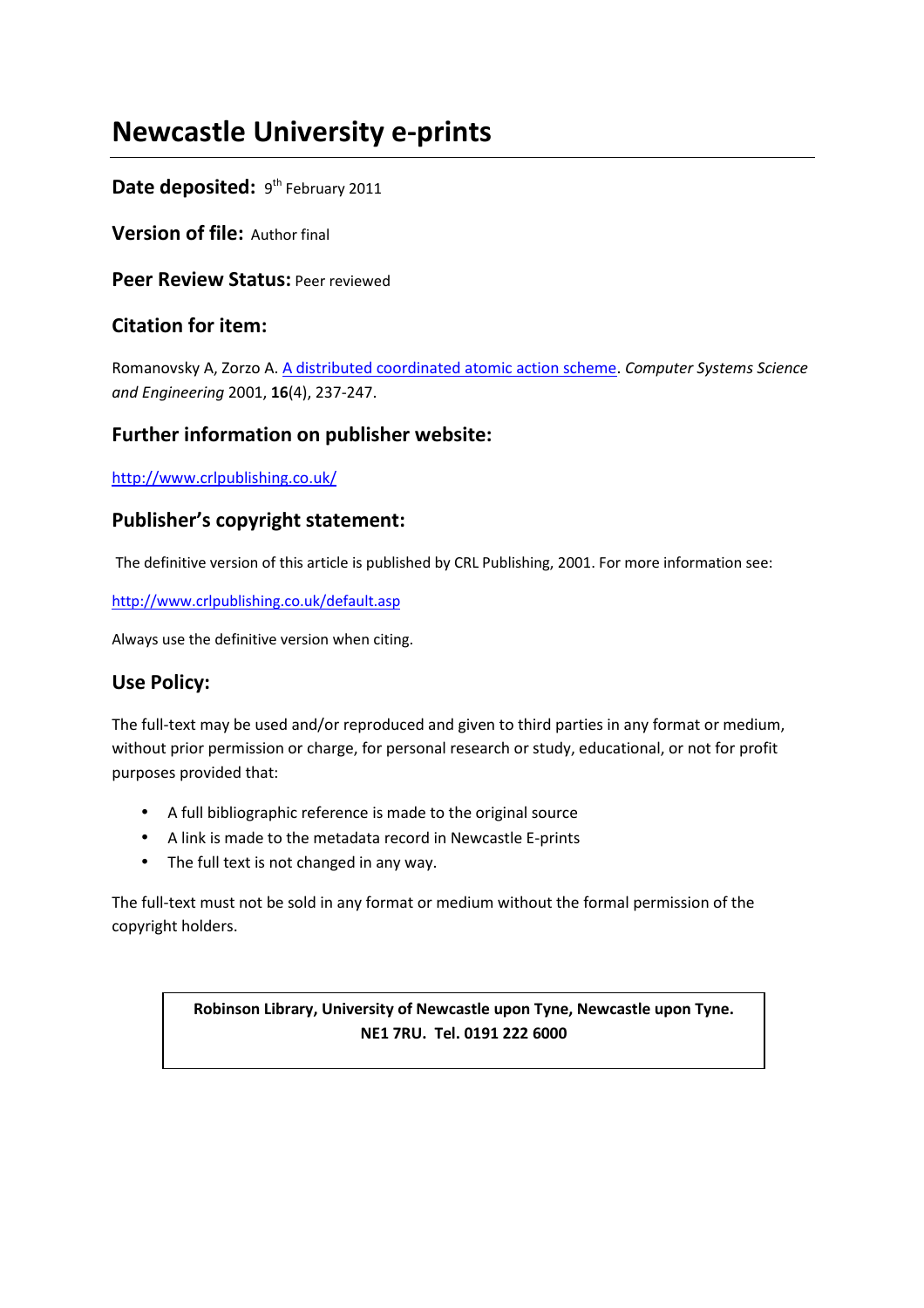# **A Distributed Coordinated Atomic Action Scheme**

**Alexander Romanovsky§, Avelino Zorzo&**

§ Computing Department, University of Newcastle upon Tyne, NE1 7RU Newcastle upon Tyne, UK alexander.romanovsky@newcastle.ac.uk & Faculdade de Informatica, Pontificia Universidade Catolica do RS 90619-900 Porto Alegre - RS - Brazil zorzo@inf.pucrs.br

Coordinated Atomic actions have proved to be a very general concept which can be successfully applied for structuring complex concurrent systems consisting of elements which both cooperate and compete. The canonical Coordinated Atomic action is built of several cooperating participants (roles) and a set of local objects which represent the action state and provide the feature for cooperation. In addition, Coordinated Atomic actions can compete for external objects which have conventional transactional properties. This paper offers a general approach to designing distributed Coordinated Atomic action schemes and discusses the problems of action components partitioning and distribution. The approach proposed relies on using forward error recovery in the form of distributed and concurrent exception handling and resolution. After discussing the general approach, we demonstrate how it can be applied when the standard distributed model of Ada 95 is used. The presentation of the scheme is sufficiently detailed for it to be used in practice. In particular, a thorough description of the action support and all patterns (skeletons) required for designing application software are given.

# **1. Coordinated Atomic Actions**

# *1.1. Atomic Transactions and Atomic Actions*

Most modern applications are inherently concurrent and distributed, and providing software fault tolerance in such complex systems is a very difficult task. Traditionally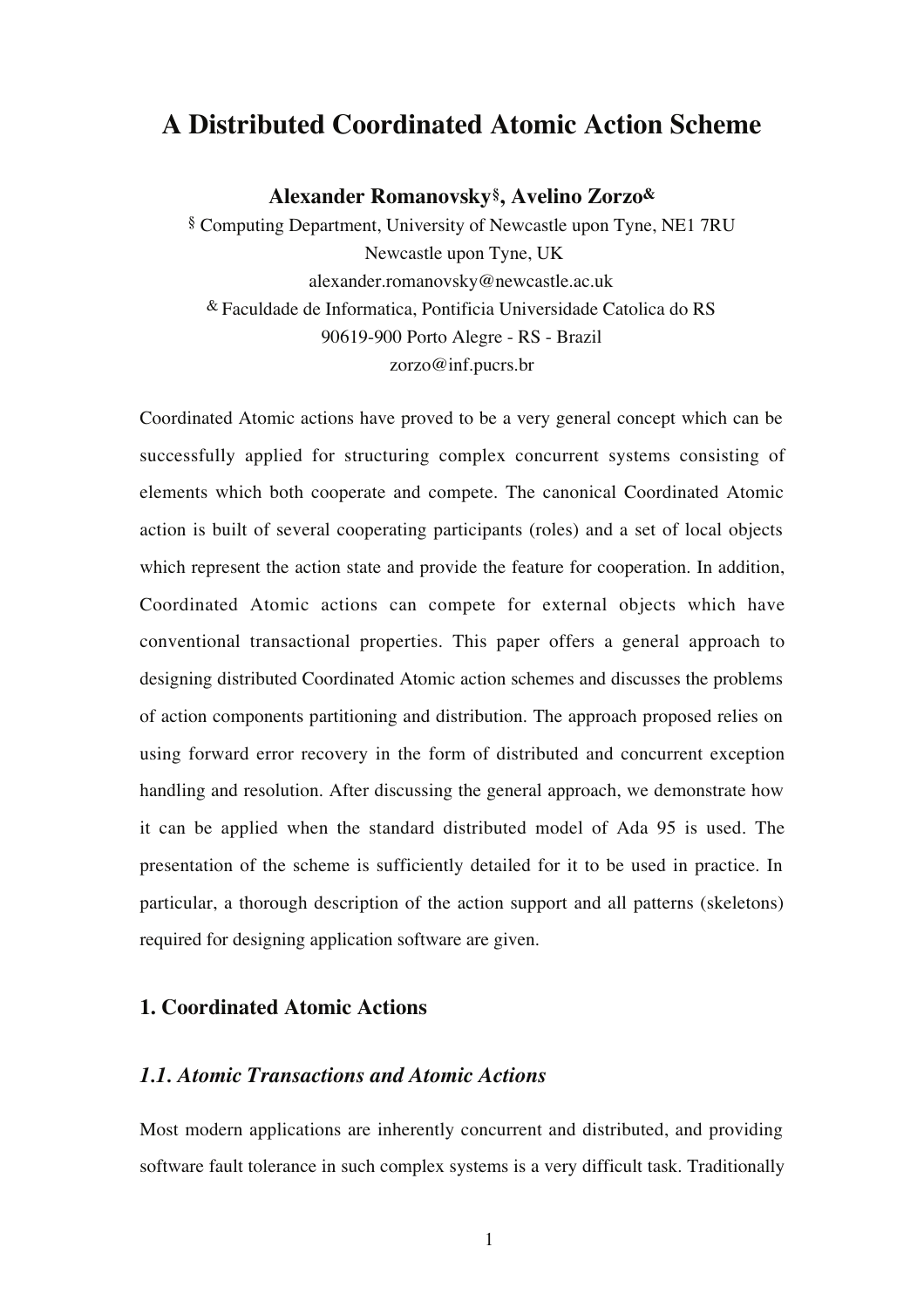it relies on a proper system structuring when fault tolerance features are associated with units of structuring. Atomic transactions [1] are used to tolerate (hardware) faults in *competitive* concurrent systems [2]. Within this paradigm, a set of operations on shared data can be enclosed in a transaction in such a way that transactional support guarantees the well known ACID properties — atomicity, consistency, isolation and durability, for all operations carried out within this transaction.

Atomic actions [3] were proposed as a means of allowing designers to structure *cooperative* concurrent systems [2] and to incorporate software fault tolerance in a disciplined way. Concurrent processes (threads, activities) enter an action and cooperate within its scope in such a way that no information flow is allowed to cross the action border. This obviously restricts system design but makes it possible to regard each action as a recovery region (beyond which erroneous information cannot be spread) and to attach fault tolerance features (application-dependent or provided by action support) to each individual action [4]. Basically, these features provide error detection and recovery within actions: when an error has been detected, the corresponding recovery starts. Actions can use backward error recovery (they are called conversations in this case [5]), forward error recovery, or a combination of these [3, 4]. In any case, recovery has to be coordinated, and all action participants have to be involved in it. Backward error recovery does not depend on the application much and can be made transparent (or provided, to a considerable degree, by the action support) because it uses the rollback of all action participants to recover the system. Forward recovery usually relies on an exception mechanism and may incorporate an additional mechanism to *resolve* multiple exceptions raised in several action participants [3]. This can be done by imposing a partial order on all action exceptions in such a way that a higher exception has a handler capable of handling any lower exception. Exception handlers are attached to each action participant, and the basic scheme of forward error recovery is to call handlers for the same exception in all participants. This recovery is application-dependent by nature and this is why only basic support and a general structuring mechanism are provided by actions.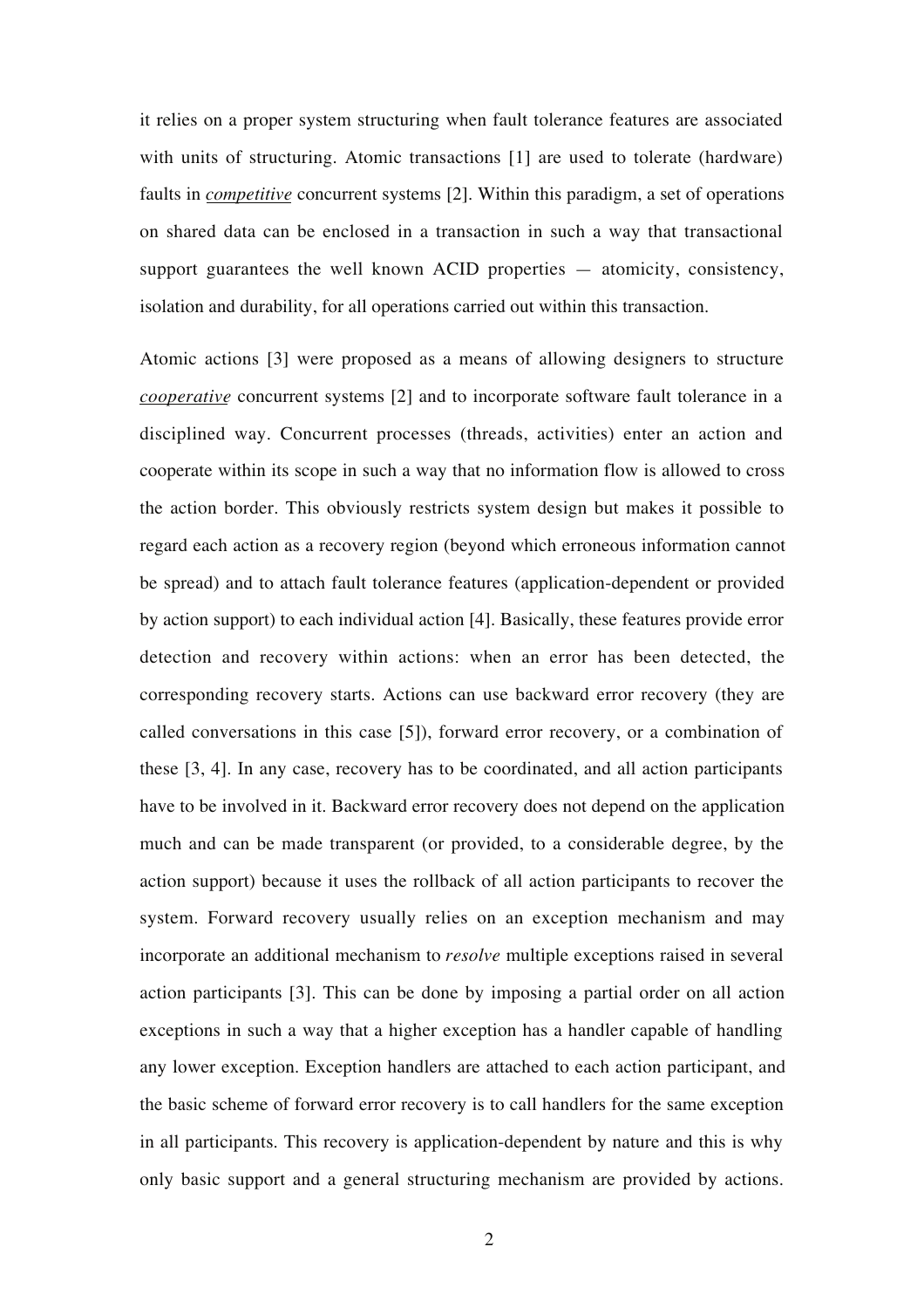Atomic actions can be nested; in this case, the execution of the nested action is indivisible and invisible for the containing and for the sibling ones, and the nested action results cannot be seen (are not committed) until the containing action is completed. Although several concurrent languages offer constructs which have some of the properties of atomic actions, none of them provides a full-fledged support for programming cooperative systems. For example, distributed processes [6] allow a disciplined access to process variables, which is based on mutual exclusion of the common procedure, guarded command and guarded region execution.

#### *1.2. Coordinated Atomic Actions*

The *Coordinated Atomic (CA) action* concept was introduced [7] as a unified approach to structuring complex concurrent activities and supporting error recovery between multiple interacting objects in a distributed object-oriented system. This paradigm provides a conceptual framework for dealing with both kinds of concurrency (cooperative and competitive) [2] and achieving fault tolerance by extending and integrating two complementary concepts — atomic actions and atomic transactions. CA actions have properties of both atomic actions and transactions. Atomic actions (enhanced with concurrent exception handling) are used to control cooperative concurrency and to implement coordinated error recovery whilst transactions are used to maintain the consistency of shared resources in the presence of failures and competitive concurrency.

Each CA action has *roles* which are activated by the action participants (some external activities, e.g. threads, processes) and which cooperate within the CA action scope. Logically, the action starts when all roles have been activated (though it is an implementation decision to use either synchronous or asynchronous entry protocol) and finishes when all of them reach the action end. The action can be completed either when no error has been detected or after successful recovery or when the failure exception has been propagated to the containing action.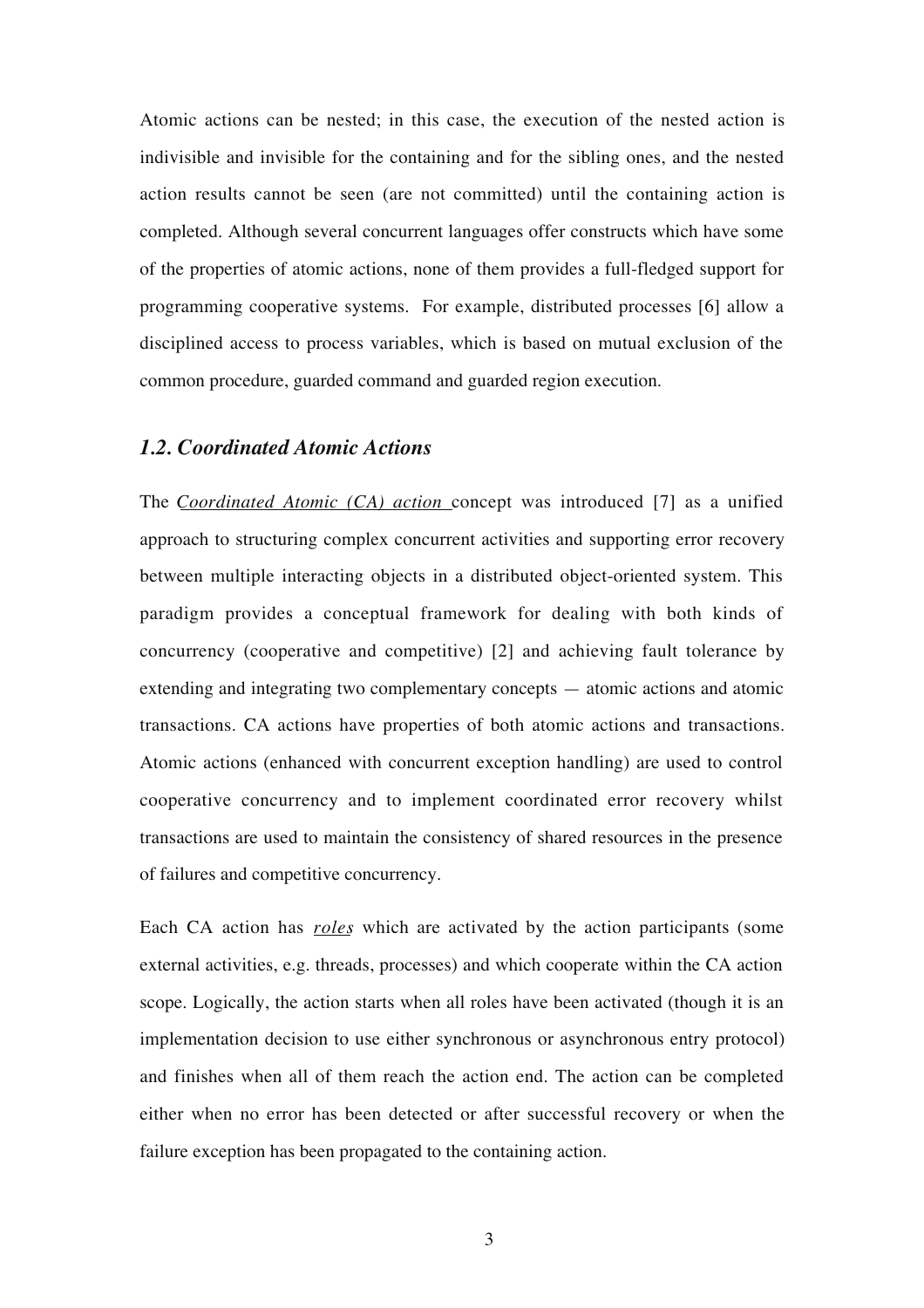*External (transactional) objects* can be used concurrently by several CA actions in such a way that information cannot be smuggled among them and that any sequence of operations on these objects bracketed by the CA action start and completion has the ACID properties with respect to other sequences. CA action execution looks like atomic transactions for the outside world. One of the ways to implement this is to assume that there is a separate transactional support that provides these properties. A number of such schemes are discussed in [1]. They offer the traditional transactional interface, i.e. operations start, abort and commit transaction, which are called (either by the CA action support or by the CA action participants) at the appropriate points during the CA action execution.

The state of the CA action is represented by a set of *local objects*; the CA action (either the action support or the application code) deals with these objects to guarantee their state restoration (which is vital primarily for backward error recovery). Moreover, local objects are the only means for participants to interact and to coordinate their executions. Two kinds of local objects are treated differently: shared and private local objects. The former are intended for role cooperation, and their consistency is provided on the application level rather than by the CA action support (one of the ways is to design them with monitor semantics [8]). Private local objects are used by individual action participants and represent their internal states.

CA actions can use both backward and forward error recovery as well as their combination. In this respect they inherit all main properties of atomic actions [3]: the action body is the exception context in which exceptions can be declared, exception handlers are associated with each role, exception resolution is used to resolve several exceptions raised by several roles; the failure exception is used to inform the containing action when the action fails to recover (in this case the atomicity property requires reversing all changes made during the action execution and doing operation abort for external objects). A general object-oriented framework for introducing forward error recovery into CA actions was discussed in [9]. This paper clearly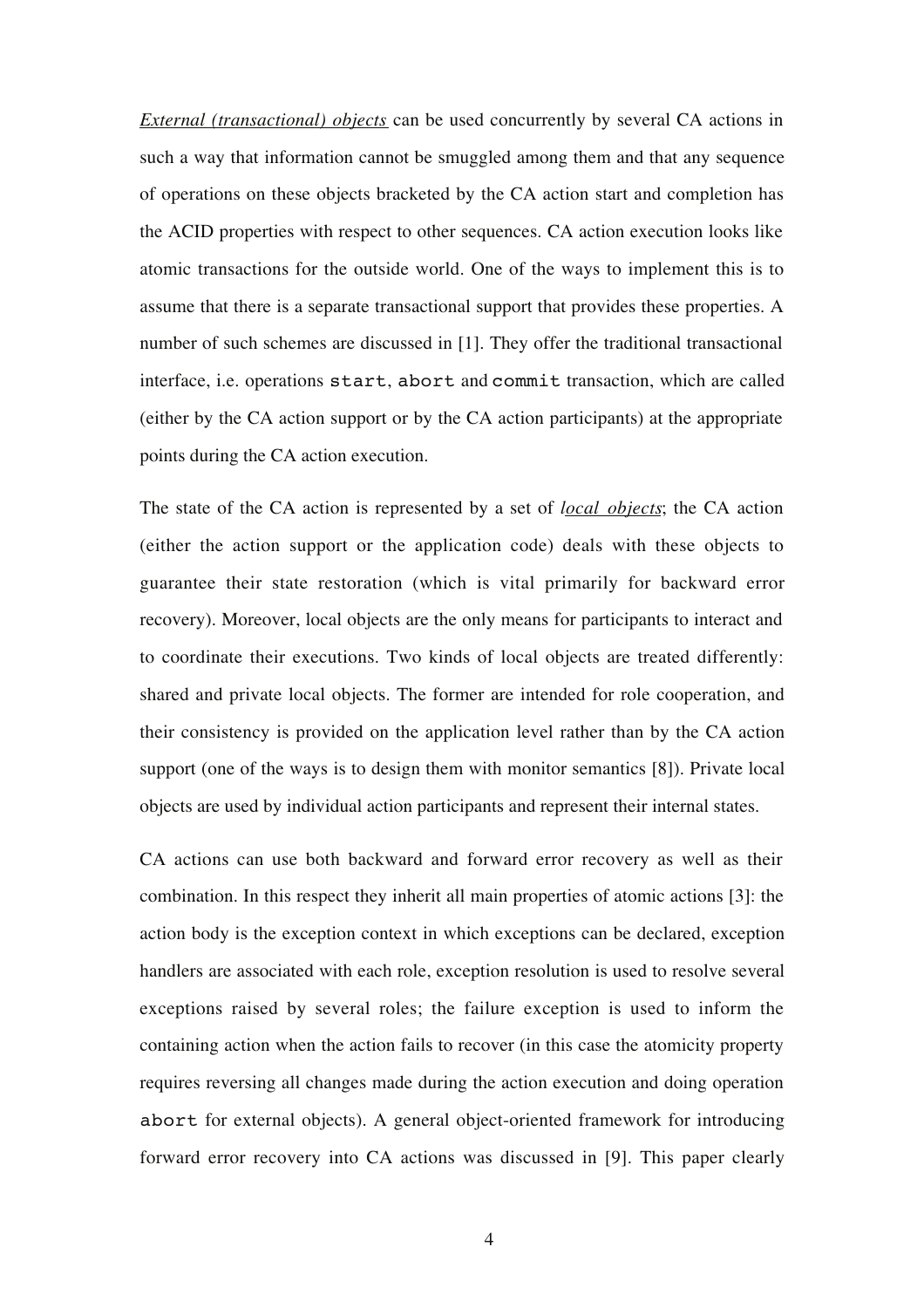showed why resolution should be used and why it is vital for distributed systems. In particular, in these systems the overall hardware failure probability is higher than in centralised systems and they are more difficult to program without design faults. Moreover, very often there is a correlation between errors so they happen over a very short period of time in different participants. On the one hand, due to hardwarerelated operational errors, several nodes can be affected by the same bad conditions or by damage in a channel responsible for traffic between several nodes. On the other hand, because CA action participants were designed cooperatively from a given specification, an error in the specification or a cooperative misunderstanding during the design could affect several or all of them.

There are two ways of involving participants in an atomic action or CA action recovery [3, 10]. In *blocking* schemes [10-13] each participant has either to reach the end of the action, or encounter an error and inform other participants of an exception; it is only afterwards that this participant is ready to accept the information about the state of other participants. *Pre-emptive* schemes [9, 14] do not wait but use some means of interrupting all participants when one of them has found an error instead. We could call this blocking and pre-emptive exception handling.

Recovery and exception resolution are much easier to provide within blocking schemes than pre-emptive ones because in blocking schemes each participant is ready for recovery and is in a consistent state when its handler is called. In particular, in blocking schemes all nested actions are to be completed before the recovery of the containing action starts, which is not the case for the pre-emptive schemes. The abortion of nested actions is difficult to program because it requires keeping dynamic consistent information about all actions in the system. The general approach in [3] requires programming abortion handlers for all actions and calling them when the action is aborted, but, even if application programmers implement such abortion handlers, a very sophisticated protocol (e.g. the one given in [9]) needs to be applied to raise abortion exceptions in all nested actions (this must be done recursively and in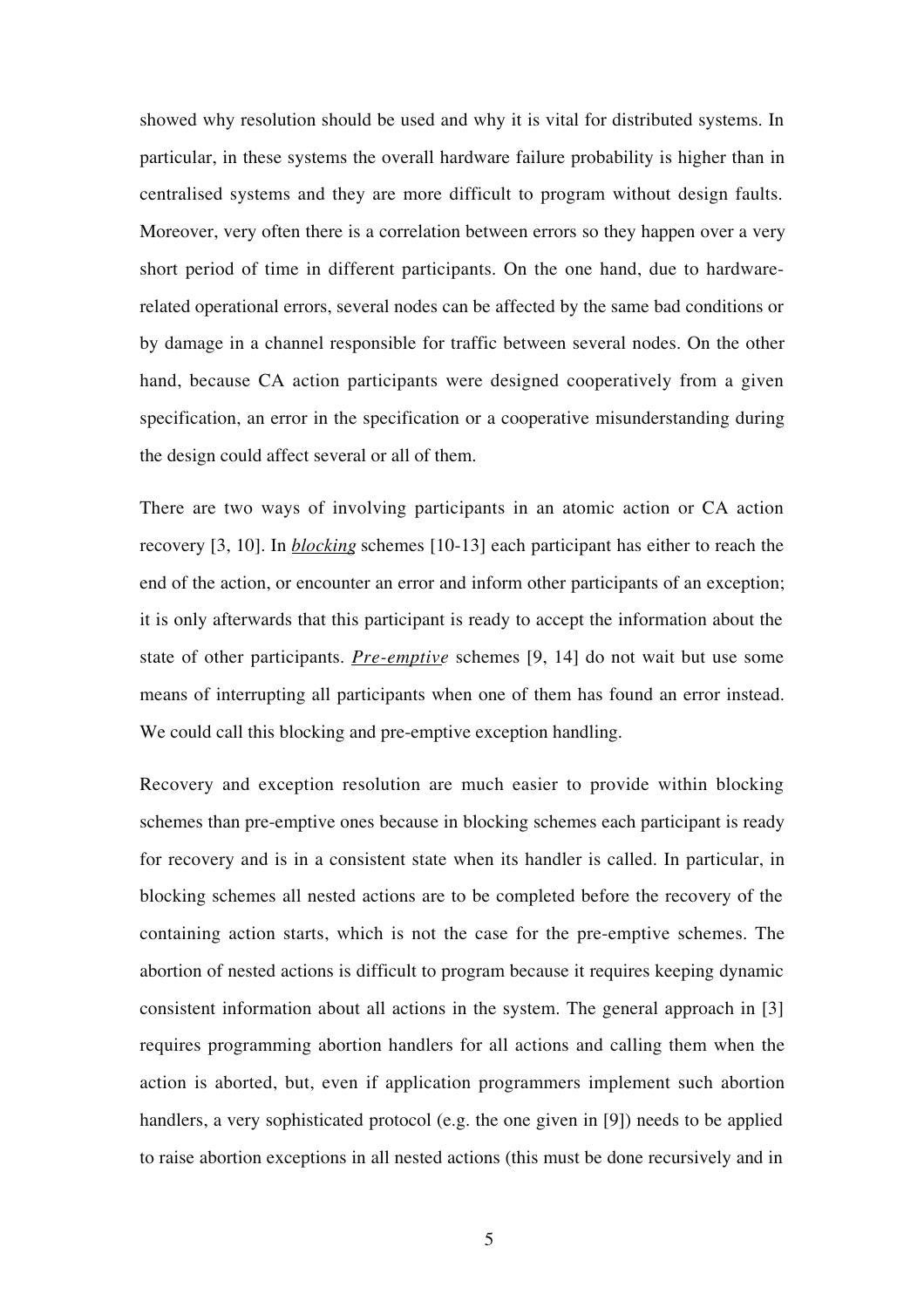the right order). The abort protocol should take into account the possibility of several concurrent abortions being initiated by several participants (in several actions of different levels of nestedness). If centralised schemes (which assume that there is a controller for each action) are used, then this protocol has to be centralised, and this requires a complex dynamic coordination of action controllers (in blocking schemes the action controller may know nothing about the controllers of nested actions). Moreover, we believe that the nested action abortion contradicts the idea of action atomicity because the nested actions are supposed to be indivisible and invisible for the containing and sibling ones.

Although exception resolution seems to be much more important for blocking schemes than for pre-emptive ones, it seems that losing (ignoring) all but one exceptions is equally dangerous for both schemes. Obviously, there is a risk of deadlocks arising in blocking schemes, but we believe that careful programming should make it possible not just to completely avoid them but to simplify the subsequent recovery. Some additional programming rules can make blocking schemes more efficient and decrease delays (time-outs; assertions; checking invariants, pre- and post-conditions; see [15] for a detailed discussion; all this is in the line with defensive programming and designing self-checking software [16]). This allows early detection of either the error or the abnormal behaviour of the process which has raised an exception and is waiting for the other processes. Although no time is wasted in pre-emptive schemes, the features required for interrupting processes are not readily available in many languages and systems. Even when they are, they are usually very expensive to implement (e.g. asynchronous transfer of control in Ada 95 [17]). Moreover, they usually have complex semantics; it is more difficult to analyse, to understand and to verify programs which use these features. In addition, restrictions are often imposed on the program segment that can be interrupted asynchronously (e.g. Ada 95 tasks cannot accept messages within this segment). Generally speaking, the choice of the scheme depends on the application peculiarities and requirements, on the errors to be detected, on the failure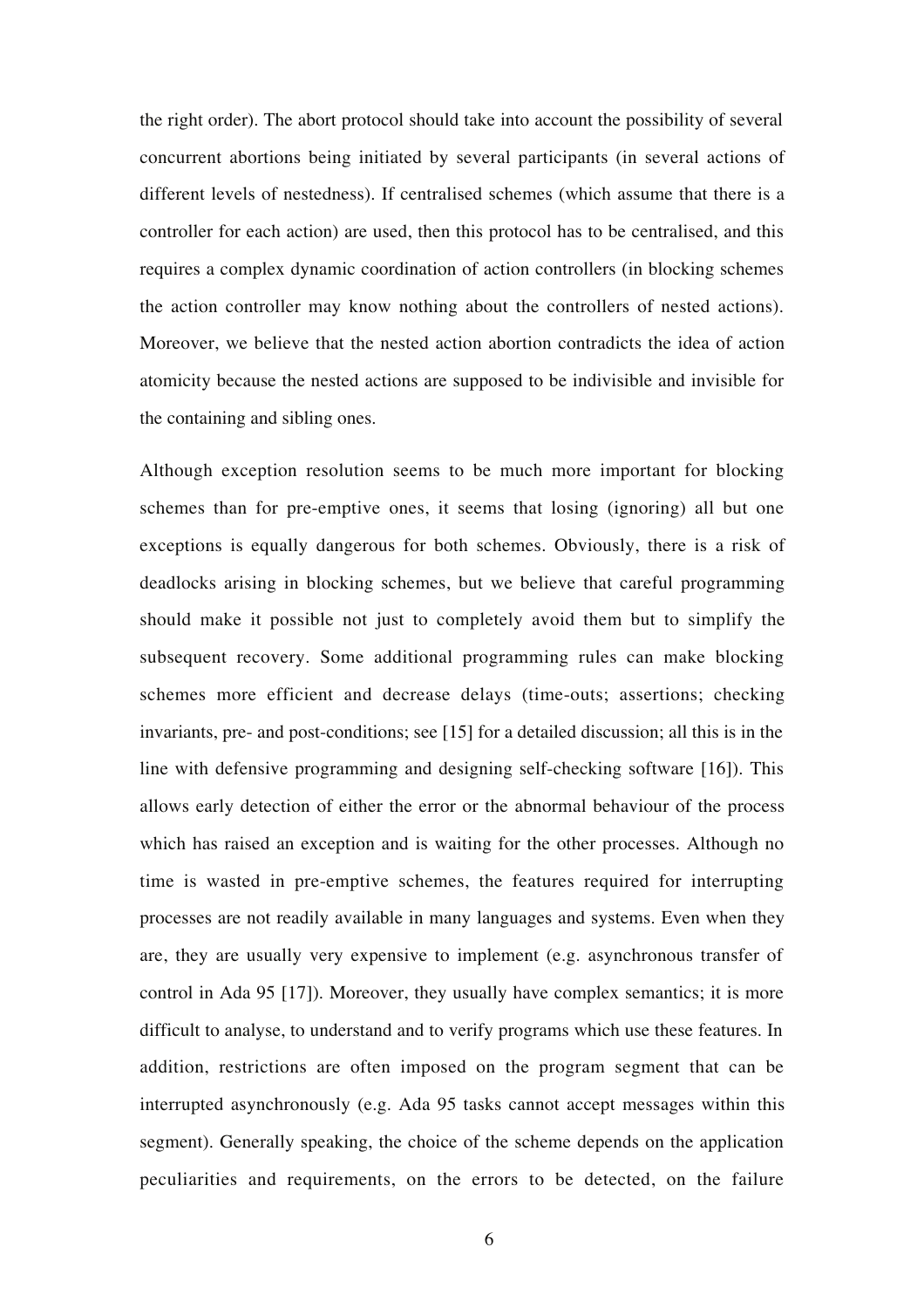assumptions, etc. But we believe that using blocking schemes suits the idea of forward error recovery better, and our intention is to design a blocking scheme since these schemes have very important advantages and there are many application domains in which their use is fully adequate.

#### *1.3. Previous Research*

A set of Ada 95 atomic action schemes was discussed in [14]. Like the general framework of supporting CA actions [7], these schemes use an action manager to control the execution of action participants. A very important decision was to structure any atomic action as a package: the atomic action is presented as a set of procedures that are designed together and declared within one package. These procedures are to be called by external tasks for the action to be initiated. This approach agrees with the CA action concept well since packages are units of system design and since Ada 95 classes (tagged types) usually form packages [18]. This approach uses pre-emptive schemes, with no exception resolution, and with a centralised action manager.

A general framework for using atomic actions with forward error recovery in existing practical languages is offered in [10]. This framework relies on a set of programming conventions and views the exception context of an atomic action as a set of local exception contexts of all participants. It uses local exception handling (within one task), a form of which can be found in many practical languages. Each action participant has to have a set of handlers for all action exceptions; handlers for the same exception are started when an exception has been raised in any of them. All participants are synchronised at the action exit by the action controller that resolves multiple exceptions (if any have been raised). Although this framework neither was intended for CA actions nor addresses distribution problems, we will rely on it to some extent.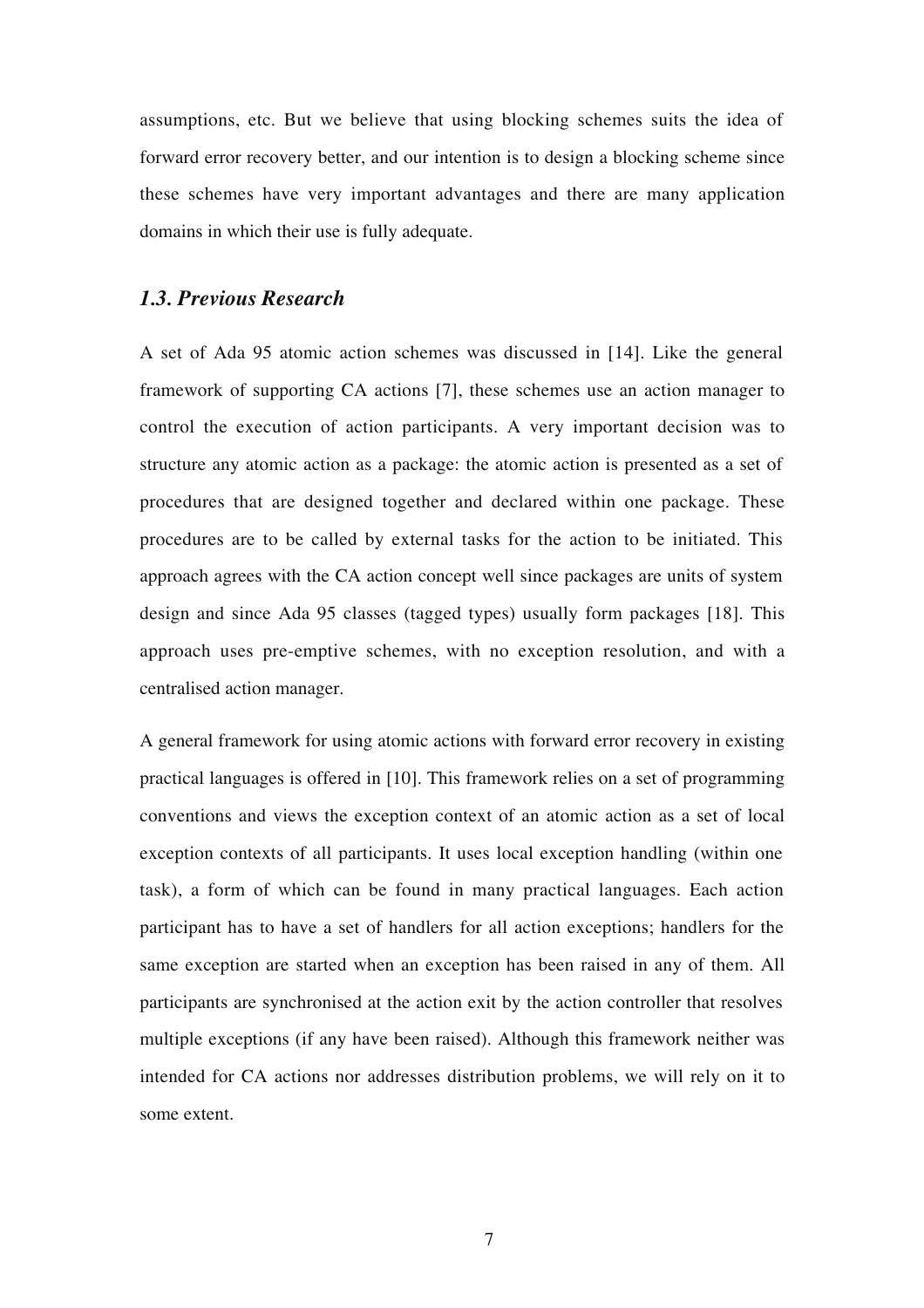A general distributed decentralised resolution algorithm intended for object-oriented systems designed using CA actions is proposed in [9]. This algorithm is intended for general distributed systems with a simple message passing feature and can be used for pre-emptive decentralised CA action schemes. In addition, this paper briefly discusses a set of general rules describing how external objects should be treated within distributed CA actions.

Paper [13] introduces a blocking centralised CA action scheme intended for singlecomputer applications and discusses how this scheme can be programmed in Ada 95. Actions are associated with packages and their roles with package interface procedures (this is why this approach can be used for module, ADT, or objectoriented programming). Each action has a special controller that synchronises role execution and resolves concurrent exceptions (forward error recovery is used). Within this scheme, procedure blocks are exception contexts of action participants. This scheme is not intended for distributed systems. In our proposal we are going to discuss the structuring CA actions of distributed components and the splitting of CA actions into different components which should be located in different partitions. In addition, we will show below why this scheme [13] does not work for distributed Ada 95 systems.

In this paper our intention is to offer a general approach to designing distributed CA action schemes which are blocking, use concurrent exception resolution and a centralised manager. In addition to our reasons for the choices which have been discussed above, we would like to mention the following. *Forward error recovery* is most general, it is cheaper to execute because it is application-dependent. That is why it suits a considerable part of applications with high dependability requirements better (real time, control, reactive, interactive, etc. systems). Moreover, providing concurrent exception handling and resolution is a very important part of the system recovery support [3, 9]. Our analysis shows that using a *blocking scheme* is the right choice for distributed systems.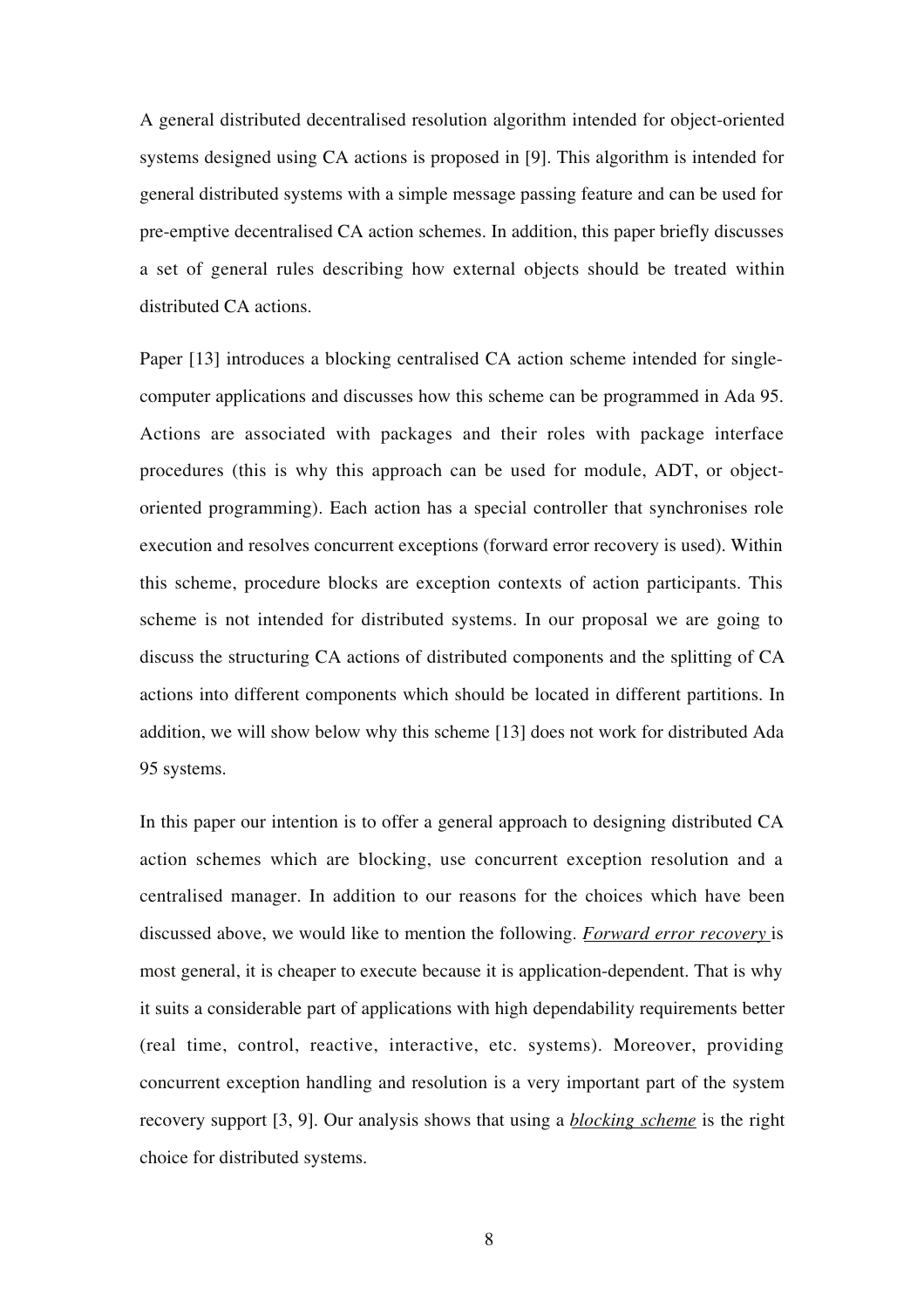After discussing the general approach, we will demonstrate it by using Ada 95. We believe that it is important to come up with a practical scheme which can be used in an *existing language* (the alternative for which is using the language extensions). Employing programming conventions and a set of skeletons which demonstrate how the scheme should be applied within standard languages is one of the solutions [19] to which we adhere. We have chosen Ada 95 because it is the most popular standard language used in complex applications with high dependability requirements and because it has standard features for exception handling, concurrent and distributed programming.

In Section 2 we shall discuss the general CA action architecture, which is suitable for distributed systems, and analyse the problems of how the action components should be partitioned and recovered. In Section 3 we shall demonstrate how this approach can be applied using features of distributed programming in Ada 95. Section 4 shows how our approach can employ a small part of the design of Production Cell control system.

# *1.4. Ada 95*

In this Section we shall briefly introduce the new important features in Ada 95 [18] which are used in the implantation of our scheme.

Protected objects are a new concurrency feature similar to Hoare's monitors [8]. They are essentially data-oriented because the encapsulated data can be accessed only by calling object entries, functions and procedures. This access is restricted by a welldefined set of rules that allow the consistency of the encapsulated data to be guaranteed: only one entry or procedure can be executed at any time, entries have barrier conditions (boolean guards) that can either allow the entry or disallow it.

Exceptions in Ada 95 are basically the same as in Ada 83. But there is a new library package, Ada.Exceptions, which is very important for our implementation. It provides function Exception Identity which returns the identifier of the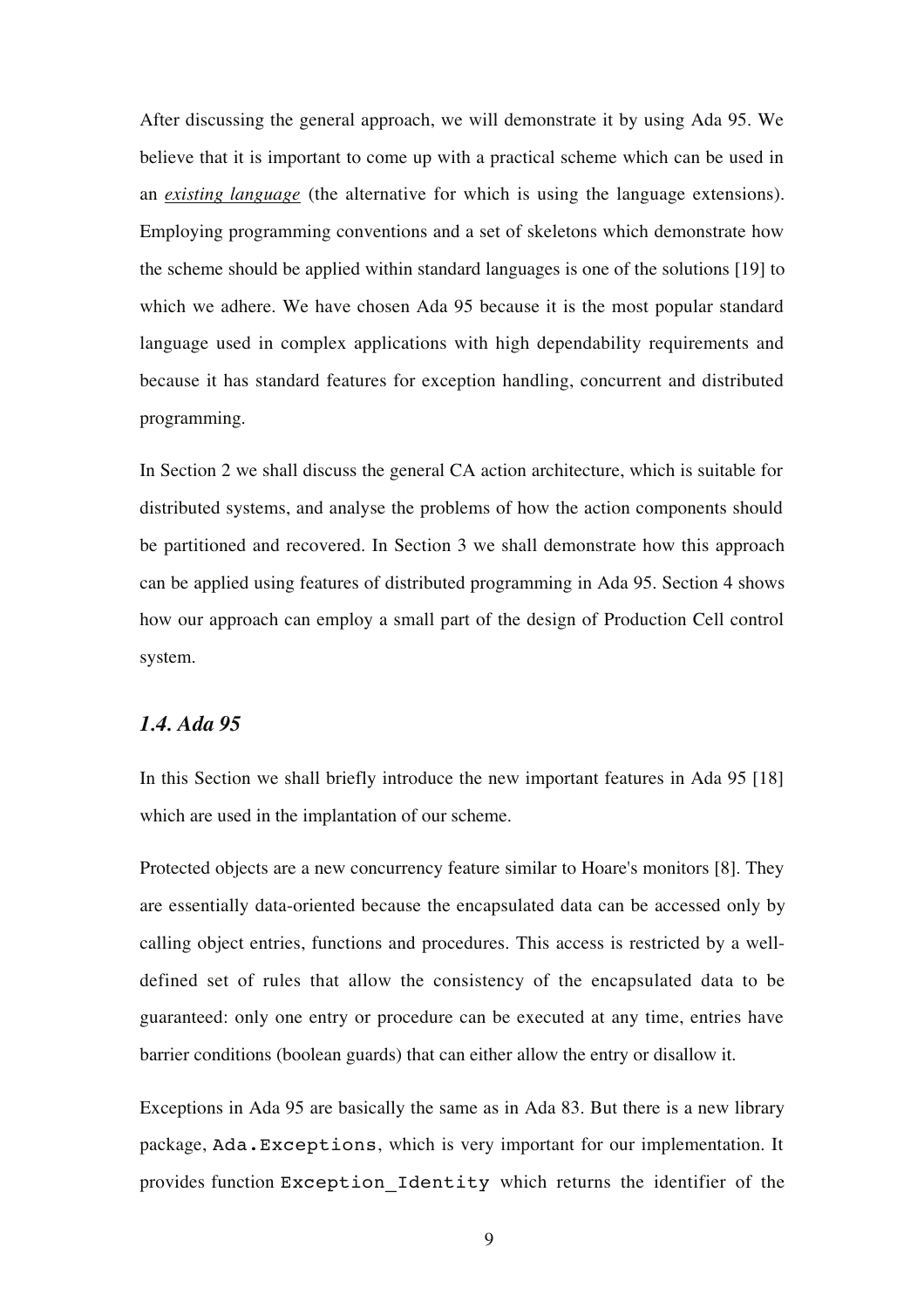exception raised (each distinct exception is represented by a distinct value of type Exception Id). This identifier can be assigned, passed as a parameter, compared, etc. An exception can be raised using its identity by procedure Raise\_Exception from the same package.

Ada 95 Distributed Annex [18] introduces the concept of *partitions* as the units of distribution. Partitions can be either passive or active. Active partitions, which may have their own threads of control, are configured on processing elements. Passive ones, which have no thread of control, are associated with storage elements. Passive partitions are intended to provide data and subprograms which are shared among active partitions. Library units (e.g. packages) can be categorised to maintain type consistency across distributed programs. In particular, there are the following categories: Pure (to supply the same types to multiple active or passive partitions), Remote Call Interface (to define the interface between active partitions and to manage global data shared by several active partitions). Other categories are Preelaborate, Remote Types and Shared Passive. One of the important features of distributed programming in Ada 95, which we are going to use, is that exceptions are propagated through remote procedure calls.

The main peculiarities of distributed system programming within Ada 95 which make the implementation of the CA atomic scheme presented in [13] unsuitable are as follows: protected objects cannot be called through partition borders and the exception identifier cannot be passed through the partition borders. Moreover, an appropriate categorisation of the distributed components has to be chosen.

# **2. CA Actions in Distributed Systems**

Our purpose is to understand clearly what are the units of distribution in our approach, and to try to offer as much distribution as possible because this can allow a better use of all advantages of distributed programming. It is clear although, that each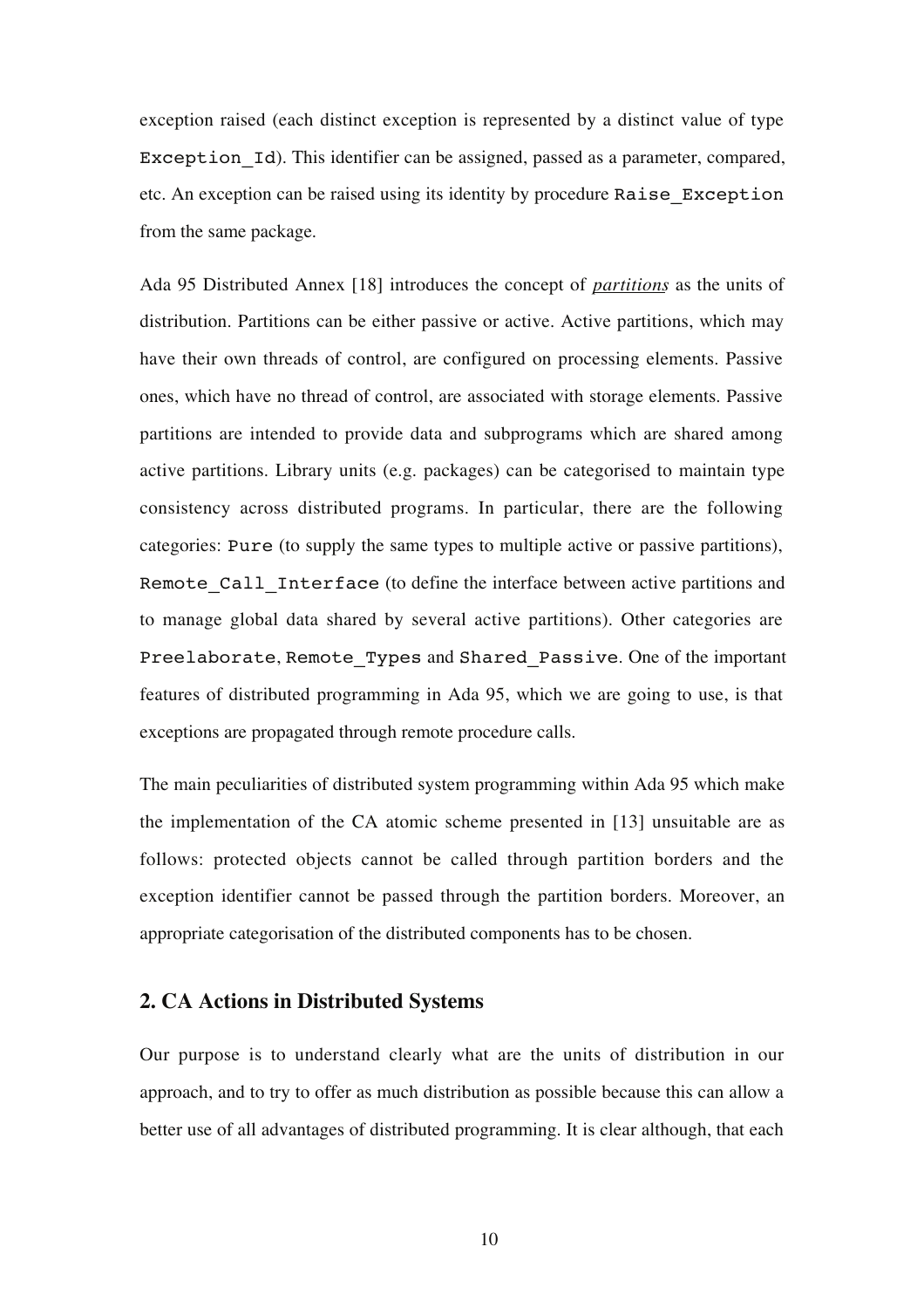particular application should rely on the analysis of the system peculiarities and tradeoffs, and use the most suitable and reasonable way of component distribution.

Within our approach action roles are distributed. They are units of distributed action design and are to be executed distributedly in the locations in which information is produced or consumed. Although several approaches (e.g. [13]) view CA actions as packages (modules, objects, etc.), we do not adhere to this approach because these units cannot be split into parts and distributed. The general idea of attaching handlers to roles suits role distribution very well, in spite of the fact that these handlers are controlled (called) by the action controller (exception resolution and coordinated action exit is not a local decision). The recovery which a role provides is applicationspecific and should be executed in its context. Moreover, because of this, roles deal with external and local object recovery. Another decision we are taking is that the action controller should be located in a separate *partition* (we use this Ada 95 term and the term 'location' interchangeably).

To understand how local and external objects are distributed more clearly we should discuss how they are manipulated and recovered. Their recovery is an immanent part of action recovery.

Shared local objects are to be recovered by participant handlers in an applicationspecific way. Our proposal is to assume that each shared object is attached (logically) to an action participant which has to recover it as part of action recovery if necessary. The object designer should take advantage of any application-specific knowledge. If there is a chance that these objects can be accessed by the containing, sibling, or nested CA actions, then some mechanism should be programmed to guarantee the object consistency and atomicity of all modifications carried within one action. The simplest way could be just to lock the object. Another simplification is using shared local objects which are declared in only one action and are not seen by others. Our conclusion is that the recovery of these objects is essentially application-specific, and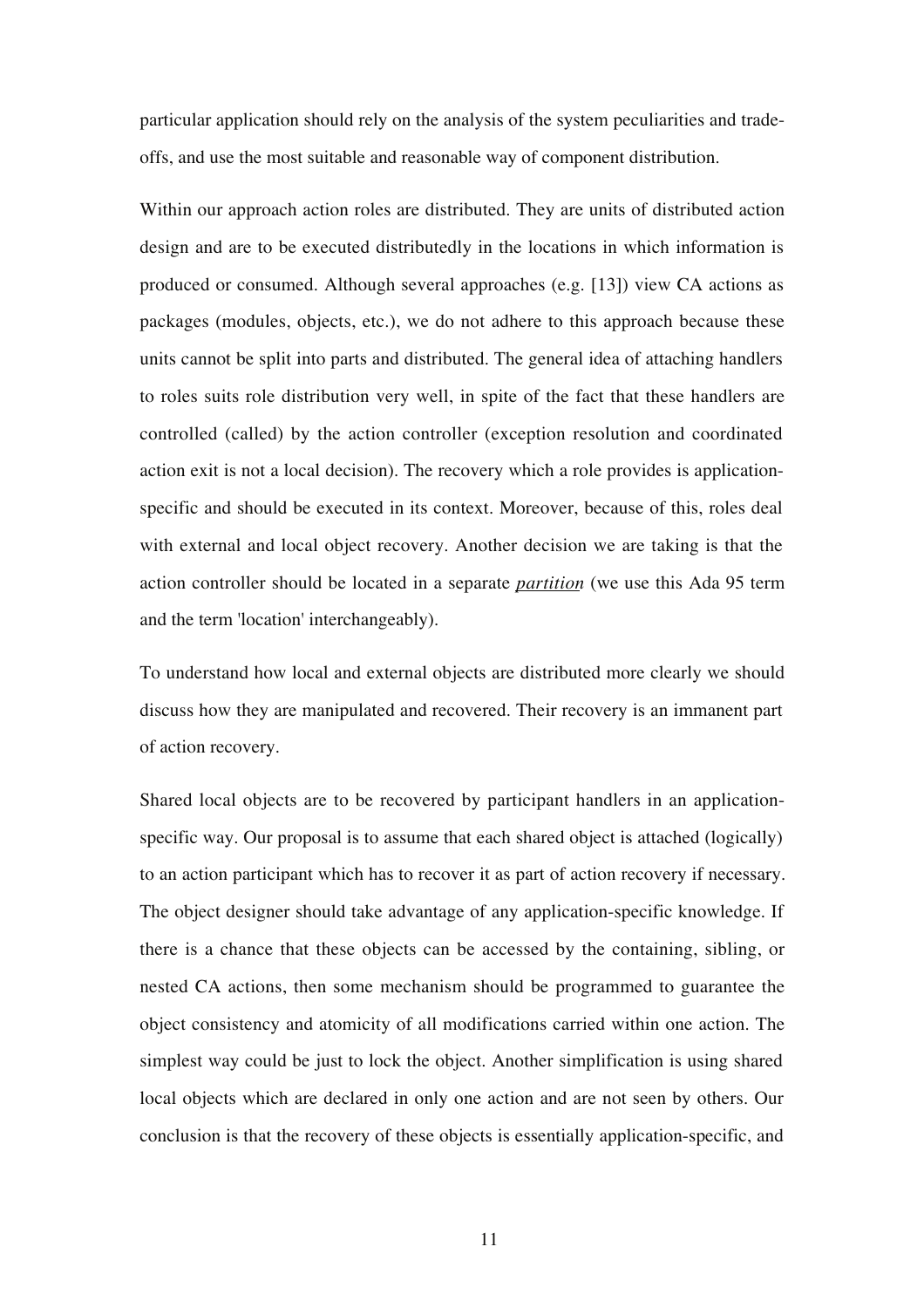it is only due to this that it can be made fast and simple; if this is not possible, then these objects should be treated as external ones.

The participant context consists of its private local objects. This is why these objects should be recovered by their owners. Designing them is facilitated by the fact that they are not used concurrently, so, there is no need in concurrency control over them. They should be recovered by role handlers. If recovery is not possible, these objects should be returned to the initial state to guarantee the all-or-nothing semantics of the failure exception.

There are two basic ways of supporting external objects in CA actions. In the first one, all service requests are executed by *transactional support* which, in particular, returns the transaction identity when the transaction is started (it should start at the same time as the CA action). After this, all external object calls are accompanied by the transaction identity. This can be provided either by the action supported or on the participant level, in which case one of the action participants starts the transaction and passes its identity to other participants if they are going to execute operations on these external objects. In either case it is the responsibility of the application code (handlers) to either abort or commit the corresponding transaction. The second way uses *atomic objects*, each of which has its interface extended by operations start, abort and commit. These objects are involved in the CA action when their start operations are called. Our proposal is to attach each of these objects to an action role that should not only involve the object in the action but recover it after an exception has been raised. This recovery is part of role recovery and should be executed by handlers designed together with the role.

Table 1 summarises different choices for the external and local (both shared and private) object distribution. Figure 1 shows how CA action components are distributed in our approach.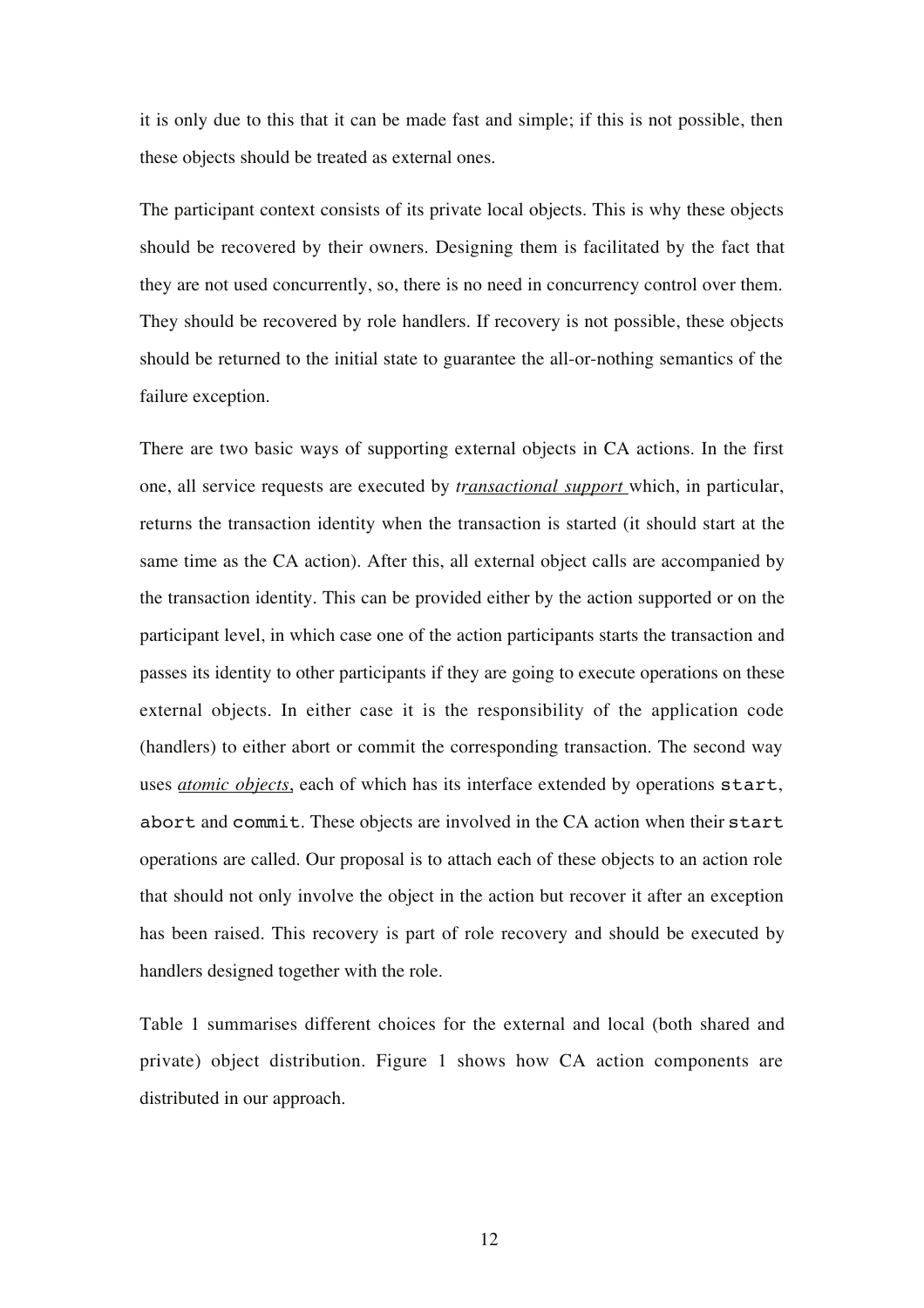The problems related to hardware fault tolerance are very important and there is no doubt that these faults can affect the approach proposed. In dealing with them, we rely on the existing approaches (e.g. [20, 21]) which use different sorts of software replication together with some redundant hardware (nodes and links), and on special protocols which guarantee a reliable message delivery. These directions are welldeveloped, and appropriate approaches can certainly be found and applied in the system in which CA actions are used. Moreover, we believe that the replication support and reliable message delivery should be transparently provided by the underlying system levels, on top of which CA action schemes function. What we need for our scheme is a hidden partition replication with reliable remote procedure calls, and in the rest of the paper we will assume these. This corresponds well with all ideas on system layering and structuring which provide a clear separation of different concerns during the design of complex systems.

For example, paper [22] offers several ways of using passive and active replication in Ada 95 distributed systems. The units of replication are partitions, this is why any of the approaches proposed can be used for our Ada 95 implementation. There are two particular problems involved in our scheme which can make the entire system more vulnerable to hardware faults: using a centralised controller and choosing the blocking approach. The solution for the first one is controller replication (passive or active) with node replication. The second problem can be solved by using watchdogs, time-outs and participant replication. Although some extension of our approach would be not difficult to design, we believe that all these features should be hidden from the application code (including CA action) designers.

In the following section we will demonstrate how our approach can be used in distributed systems which are designed using standard Ada 95 features and, in particular, its standard distribution model [18].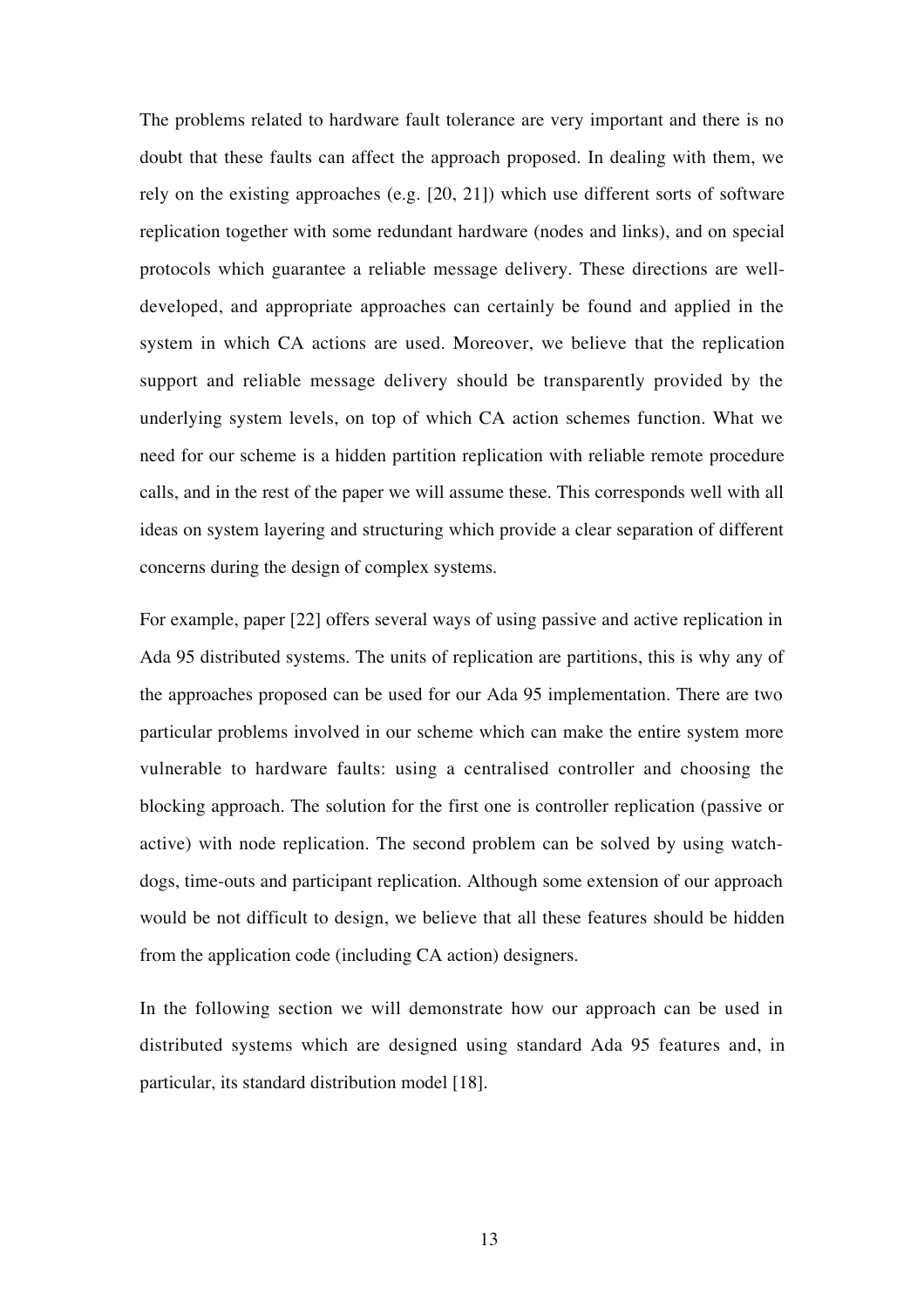### **3. Distributed Ada 95 Scheme**

### *3.1. General Outline*

The CA action concept is very general, and we believe that it can be successfully mapped to different concurrent and distributed computational models. We will show now how our approach to designing distributed CA actions (Section 2) can be mapped onto Ada 95. As we have said above distributed CA actions cannot be mapped onto classes or packages because their methods cannot be distributed. Our approach relies on role distribution, so action participants are any Ada 95 blocks located in different partitions, a participant enters the action when it starts the execution of a block. Blocks can be procedures, tasks or object methods — we do not want to bound ourselves to any particular way of role representation which depends on the application and can be distributed or local.

We have chosen the centralised approach for implementing CA actions, so we introduce a package with the action controller which is located in a separate partition. To guarantee the consistency of the controller, we implement it as a protected object which has to be hidden inside the package (because its entries cannot be called distributedly; thus, concurrency control cannot be implemented on the partition level in Ada 95). This protected object synchronises all action participants and raises the resolved exception which is propagated to all of them. The controller package has the only procedure in its interface which is called using Ada 95 remote call by all action participants when they either reach the action end, or find an error. There are several practical reasons why the action controller is not an object of a class in our scheme: i) calling the methods of such objects is a complicated task in distributed Ada 95 systems, and we would like to keep our presentation clear and simple (see [17] for a thorough discussion of this problem); ii) it is essentially application-dependent (because the resolution tree and the type of the action exception are application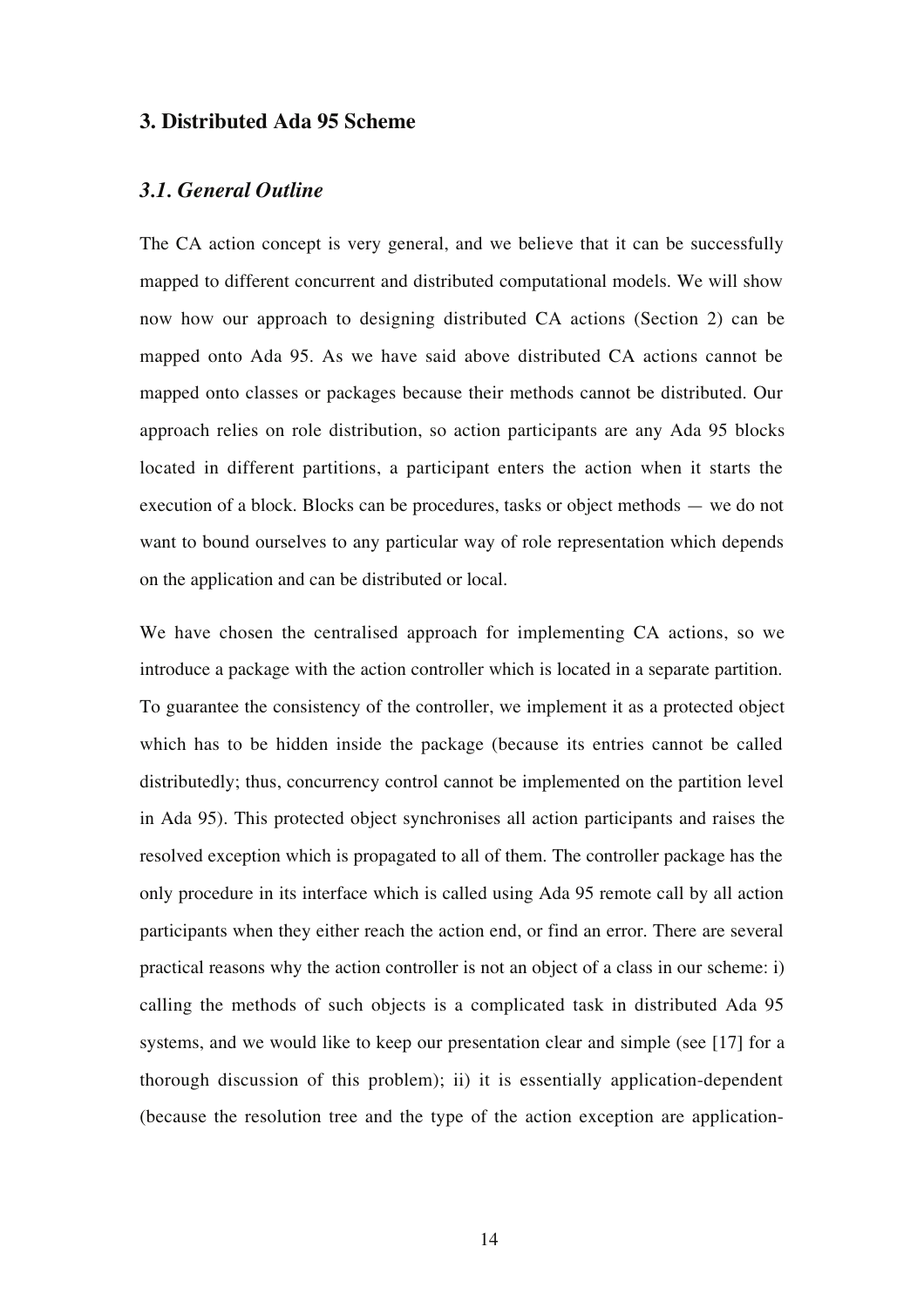dependent); iii) there is no need for it to be extended or for its methods to be overridden.

Ada 95 has only local (sequential) exception handling, we will apply here the general approach to introducing atomic actions based on concurrent exception handling into languages with local exception handling [10] (see our discussion in Section 1.3). This approach requires the synchronisation of all participants at the action exit with the following exception resolution, and this will be the responsibility of the action controller in our scheme.

Within our scheme, shared local objects are located in separate partitions with a remote procedure call interface and should be accessed with consistency guarantees (the best way of doing this is to implement them as protected objects). But this cannot be explicitly programmed in Ada 95 because protected objects cannot be called remotely in Ada 95. Our solution is to introduce a set of interface procedures, one for each protected object entry or subprogram. These interface procedures are called remotely and, in their turn, call through private protected object entries and subprograms. Private local objects are hidden inside CA action roles. We assume that external objects are either supported by transactional support or implemented in such a way that their application interfaces are extended by operations start, abort, commit (see Section 2).

# *3.2. Action Participants. Exceptions. Handlers*

As we explained in Section 1.4, exception identities cannot be passed between partitions in Ada 95 (the identities of exceptions with the same name but from different partitions are different). That is why we introduce an enumeration type (one type for each distributed atomic action): this makes it possible to collect all exception values in one partition, to resolve them and to raise the resolved exception in all CA action participants. Each package (including the service one) should be compiled with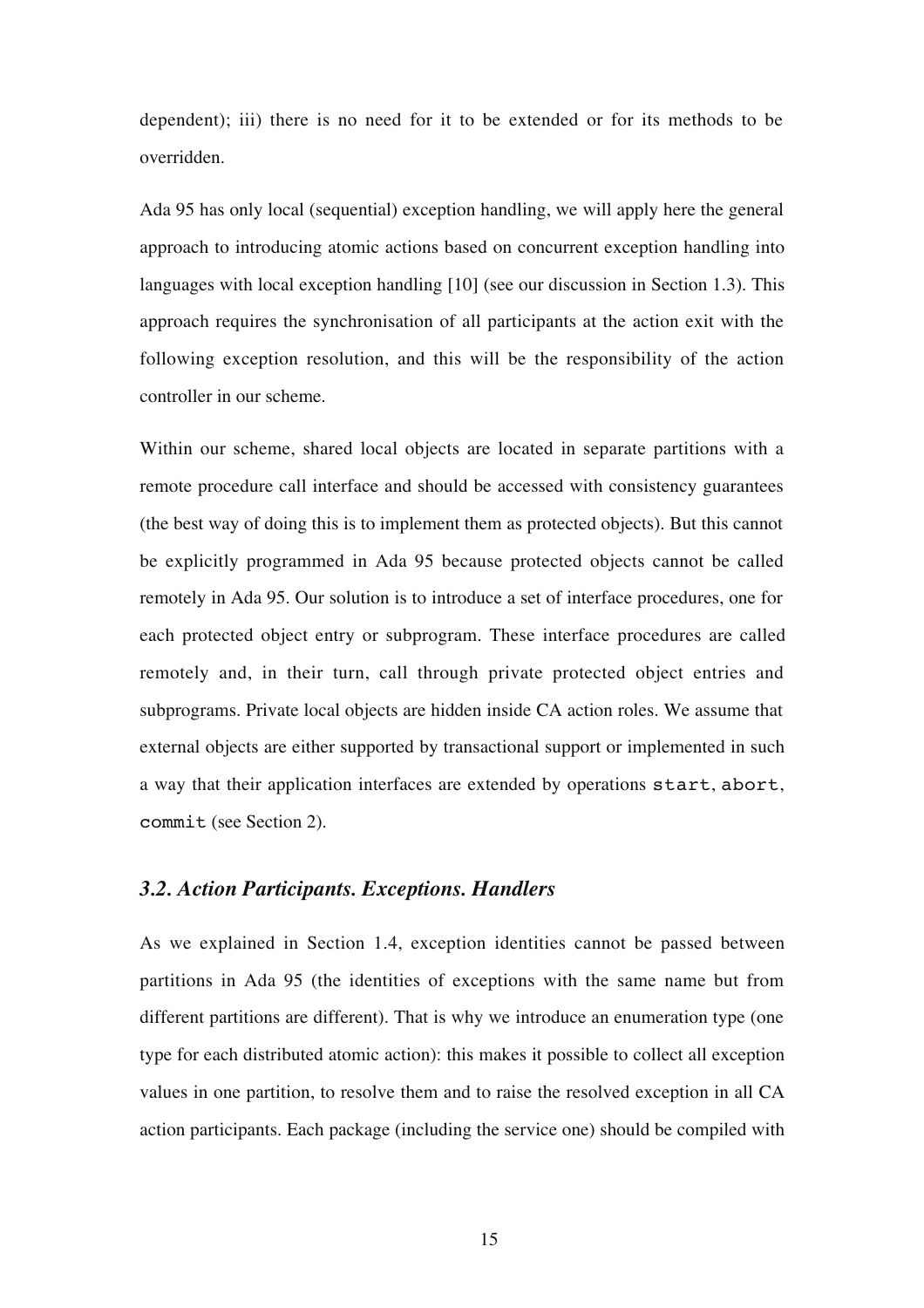a package (of category Pure) containing types and data common for all action participants (the action exceptions and the enumeration type). For example:

```
package Action_A0 is
       pragma Pure;
       type Action A0 Exceptions T is (Exc A, Exc B, Exc C, No Exc, Fail A0);
        A, B, C, No_Exception, Failure_A0, Universal_Exception: exception;
       Participant Number A0 : constant := 2;
end Action_A0 ;
```
The meanings of the universal and failure exceptions [3] will be explained in detail later. Note that the same exception raised in different partitions by different action participants will have the same identity because it is declared in the same Pure package.

We believe that the best approach which allows any action exception (predefined, raised in the nested procedure, raised in the action exception context, raised by the nested action) to be dealt with in a unified way is to catch all exceptions by clause others and to call a special function which returns the value of the corresponding enumeration type. Afterwards, this value is passed to the corresponding controller package via a remote procedure call. For example, in any participant of action A0 this should be done in the following way:

```
exception -- service handler
       when E : others => A0 resolve(Find A0(Exception Identity(E)));
 end; -- pseudoblock
```
Function Find A0 has a simple structure; it is a library unit (of the normal category) which is linked with each partition in which a participant resides. It is the same for all action participants and is to be programmed by the action designer (designers of participants need know nothing about it). For example, this function for action A0 can be as follows:

**function** Find\_A0(EI : in Exception\_Id) **return** Action\_A0\_Exceptions\_T **is begin**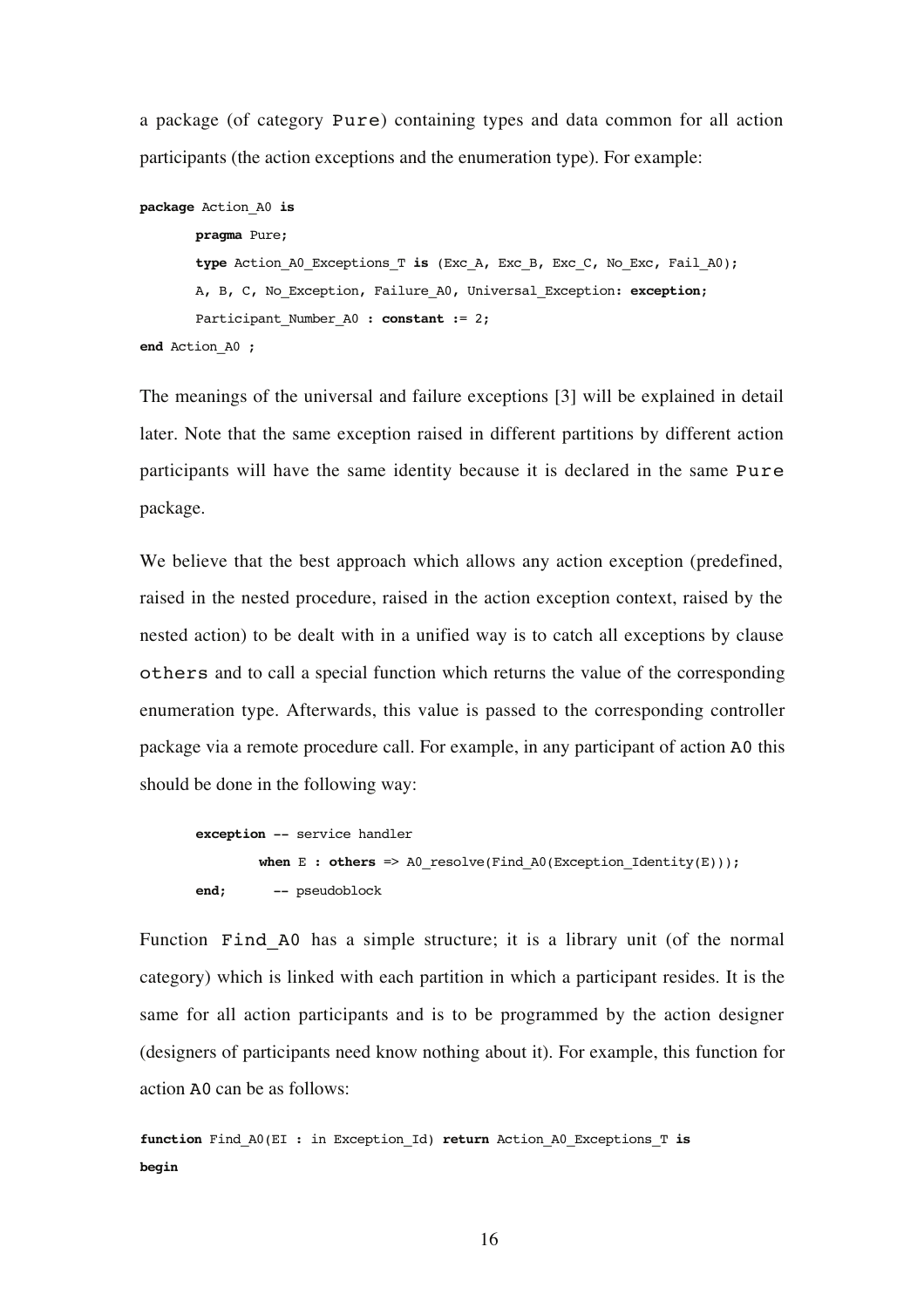```
if EI=A'Identity then return Exc_A;
       elsif EI=No_Exception'Identity then return No_Exc;
       elsif EI=Tasking_Error'Identity then return Exc_A; -- predefined exception
       elsif EI=Failure_A0'Identity then return Fail_A0;
       else return Fail_A0; end if; -- did not find
end Find_A0;
```
Handling the predefined Ada 95 exceptions [18] (e.g. Tasking Error) is identical to handling the programmer's exceptions: function Find\_A0 should manipulate them, their handlers should be included in each participant, the identities of these exceptions in the resolution tree and the corresponding values in type Action A0 Exceptions T definition. If they are not treated in this way, they will cause the action to be completed with the failure exception raised.

The action body is represented in each participant as an Ada 95 block. As we have explained, it can be any block located in a separate partition:

```
 begin -- start of action A0 context
            begin
                    -- ... action application code
                    raise A;
            exception -- service handler
              when E : others => A0 resolve(Find A0(Exception Identity(E)));
            end;
 exception -- all A0 handlers:
  when No Exception \Rightarrow ...; -- action A0 success
  when A \Rightarrow ...; handler for Awhen B \Rightarrow ...; handler for Braise Failure_A0; -- for example
   when C => ... ; handler for C
           raise Universal_Exception; -- for example
  when Universal Exception => ...; -- clean up
           raise Failure_A0;
 end; -- end of action A0 context
```
The resolved exception is raised by the action controller in such a way that it is propagated to all participants, and the corresponding handlers are called in all of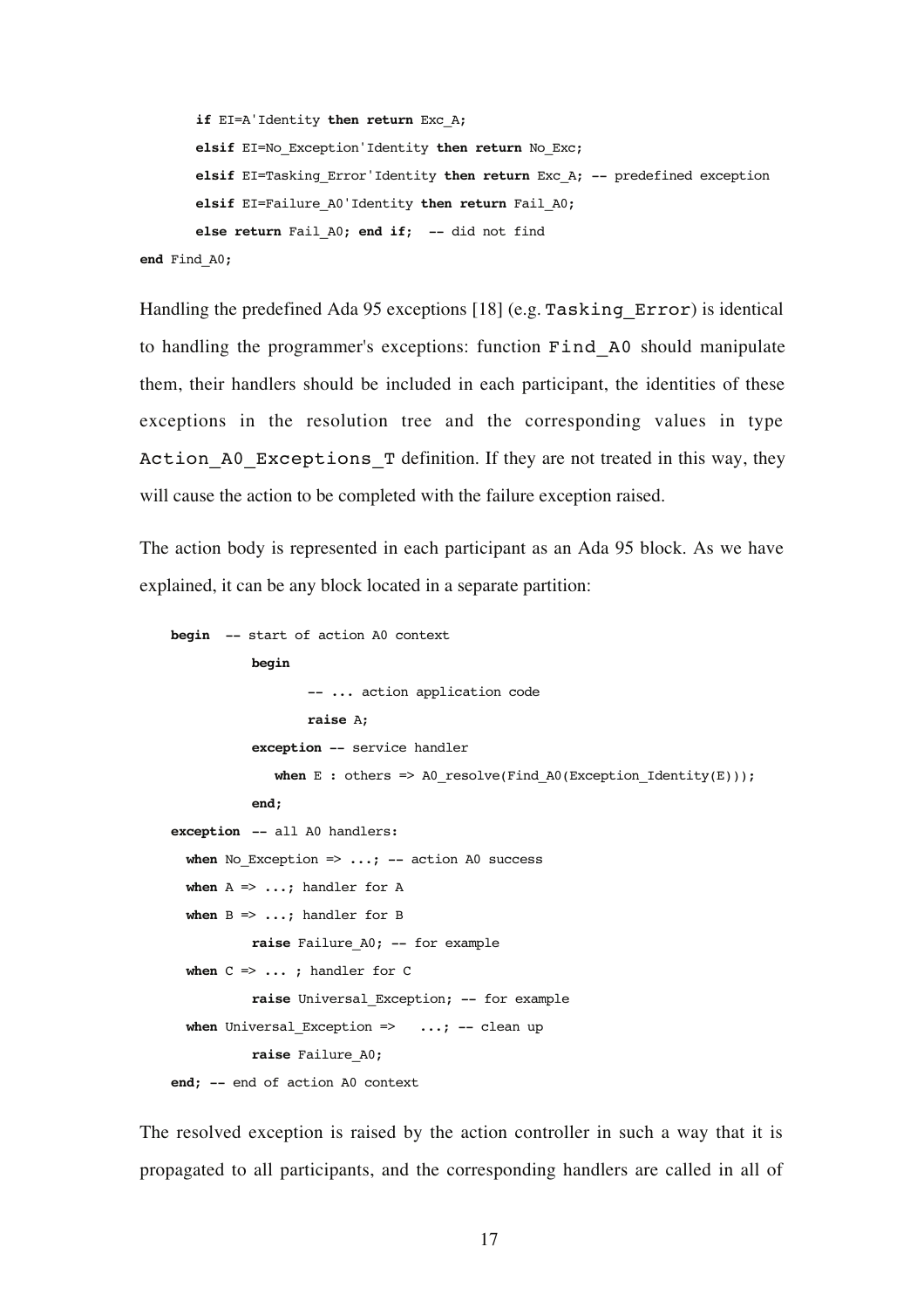them. All handlers for all action exceptions are to be designed and included into the exception context (the action body) of each participant. These handlers can raise exception Failure A0 (to be propagated to the containing action). The last handler should be the handler for exception Universal Exception; this is why all handlers but the last can raise exception Universal\_Exception. This exception cannot be raised in the main context but its handler must be programmed in all action participants. It executes the last will and/or clean up functions (basically, it assumes that the action recovery is not possible and that the action state has been corrupted and needs restoration [3]) and raises Failure\_A0 (to be signalled to the containing action). Handler others can be used, but it should have all functionalities of the Universal Exception handler.

#### *3.3. Raising Exceptions. Controller Partition. Resolution Procedure*

CA action exceptions should be raised by the conventional Ada operation **raise**. These exceptions, predefined exceptions and exceptions raised inside nested procedures are dealt with in a unified way in our scheme.

In our scheme action participants reside in different partitions; besides, we introduce additional service partition Controller A0 P (of category Remote Call Interface) to locate the action controller. This package has the only service procedure A0 resolve which should be called by all action participants from their service handlers:

```
package Controller_A0_P is
       pragma Remote_Call_Interface;
       procedure A0_resolve (E: in Action_A0_Exceptions_T := No_Exc);
end Controller_A0_P;
```
Each participant remotely calls it and passes the value of the exceptions it is going to raise. There is a private protected object Controller A0 in this package. The resolution procedure is called in this object when the last participant calls procedure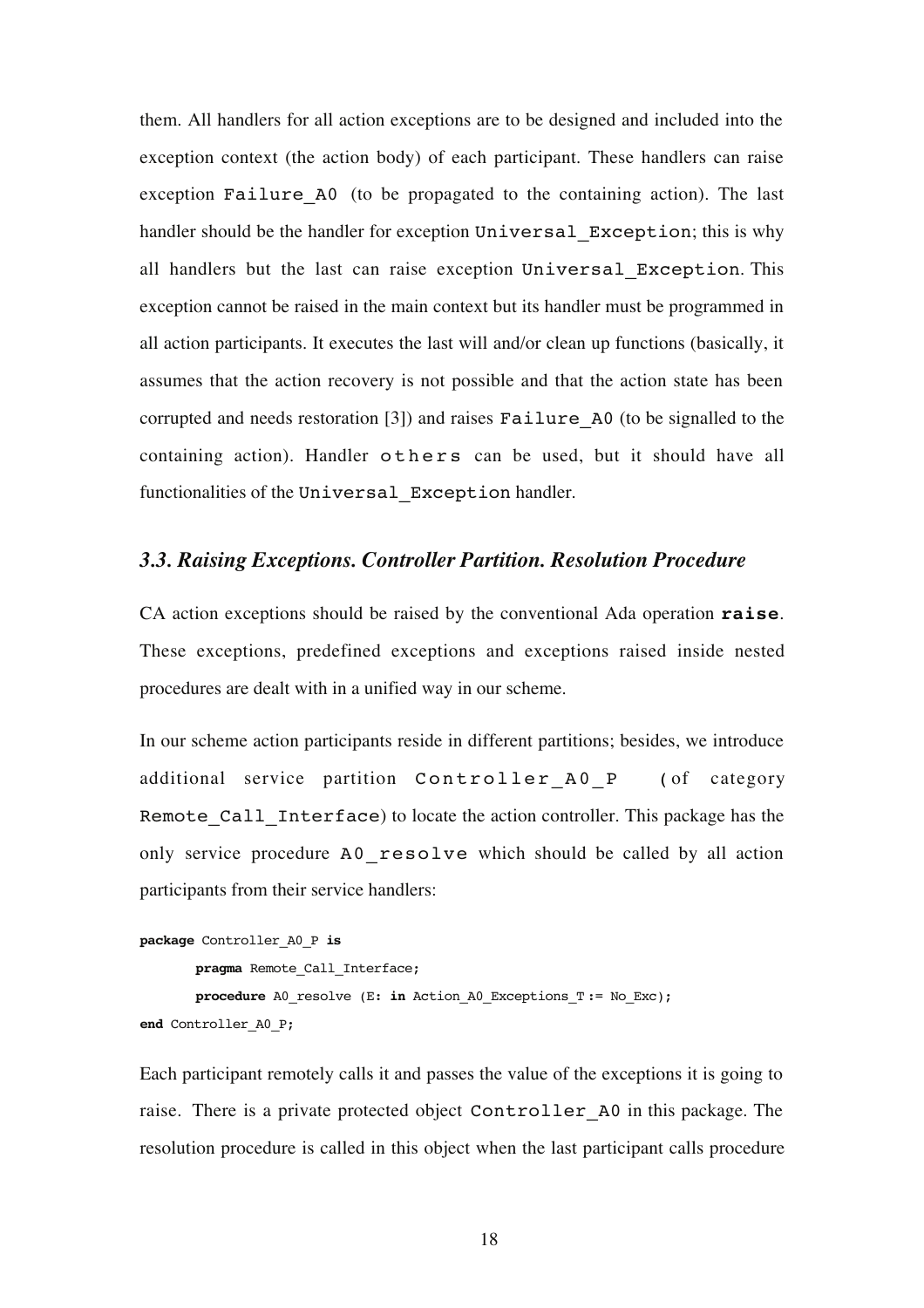A0\_resolve. This procedure finds the covering resolved exception, which is raised afterwards and propagated via all procedure A0\_resolve calls to action participants.

Thus, each action A0 should have package Controller A0 P in a separate partition with private protected object Controller A0. With some additional complication a protected parameterised type can be designed which is suitable for programming controllers for any actions. But, as we have explained before, this is not a simple task because this object essentially depends on type Action A0 Exceptions T (parameterising of the resolution tree and the participant number is not difficult) and for the sake of simplicity we will not discuss this further.

```
package body Controller_A0_P is
```

```
protected Controller_A0 is
entry Finish(E: in Action_A0_Exceptions_T := No_Exc);
private
        entry Wait_All;
        procedure Resolution;
        Finished : Integer :=0;
       Results : ... ; -- all exceptions raised, type Action A0 Exceptions T
        Resolved : Exception_Id;
       Let Go : Boolean := False;
end Controller_A0;
procedure A0_resolve (E: in Action_A0_Exceptions_T := No_Exc) is
begin
       Controller A0.Finish(E);
end A0_resolve;
protected body Controller_A0 is
     procedure Resolution ... -- assigns Id of resolved exception to Resolved
     entry Finish(E: in Action_A0_Exceptions_T) when True is
     begin
```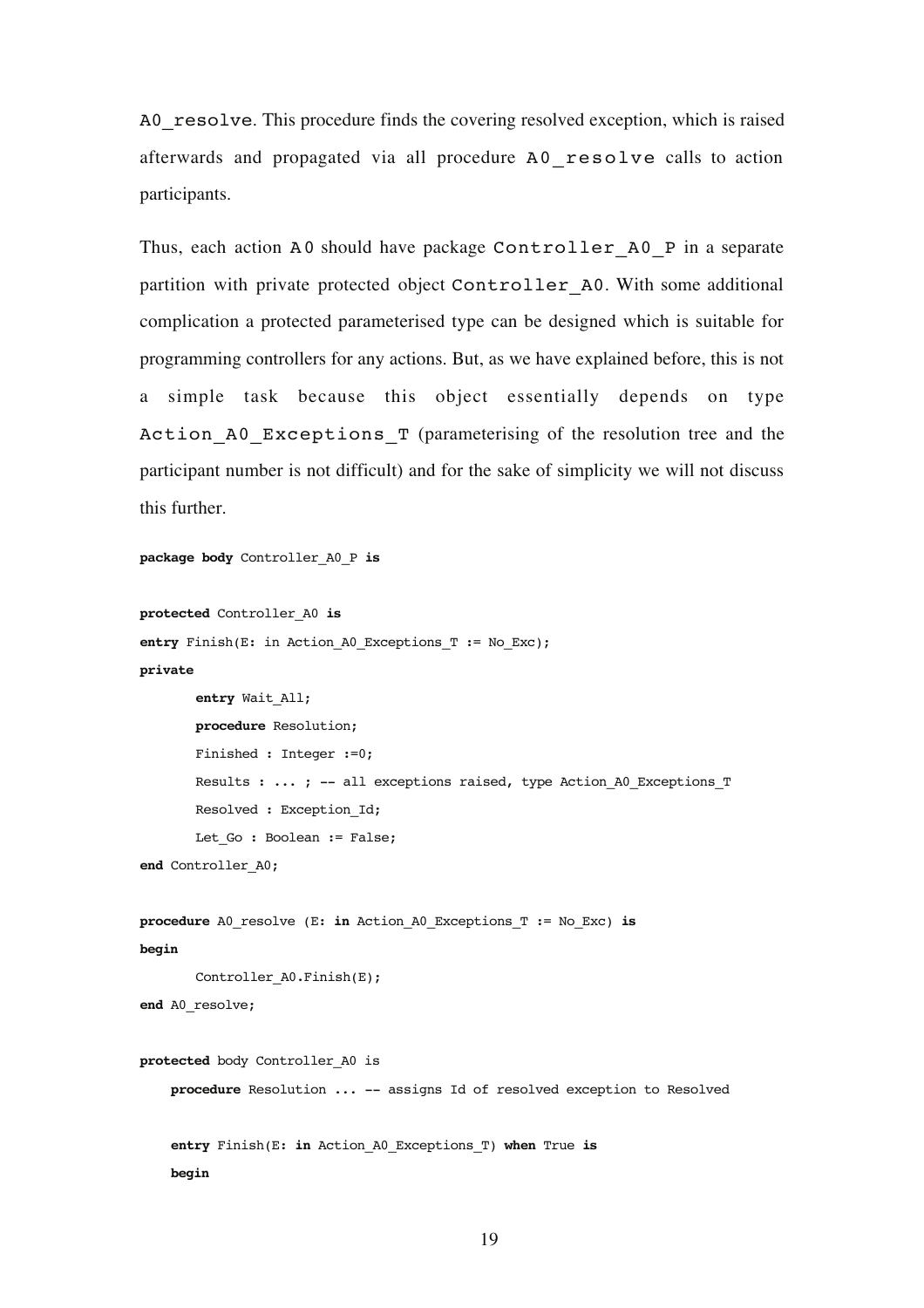```
Finished:=Finished+1;
       -- ... -- add E to Results
       if Finished = Participant_Number_A0 then
              Resolution; Let Go:=True;
       end if;
       requeue Wait_All;
     end Finish;
    entry Wait_All when Let_Go is
    begin
        if Wait_All'Count=0 then
              Let Go := False; Finished :=0; end if;
       Raise Exception(Resolved); -- in each participant
     end Wait_All;
end Controller_A0;
begin
       null;
end Controller_A0_P;
```
Exception resolution procedure Resolution uses list Results and the resolution tree which imposes a partial order on the action exceptions: A, B, C, Failure\_A0, Universal Exception and on some or all of the Ada 95 predefined exceptions. It assigns the identity of the resolved exception to variable Resolved.

# *3.4. External and Local Objects*

The general rule we are applying is that all these objects should be recovered by action participants as part of action recovery; this cannot be done by the underlying support or by the controller because this is forward error recovery, which is application-specific.

*Shared local objects* should be recovered by the handler of one of the participants in an application-specific way. We assume that each shared object is logically attached to an action participant. As we have explained the consistency of these objects is provided by their designers. The simplest way to do this is by using locks. For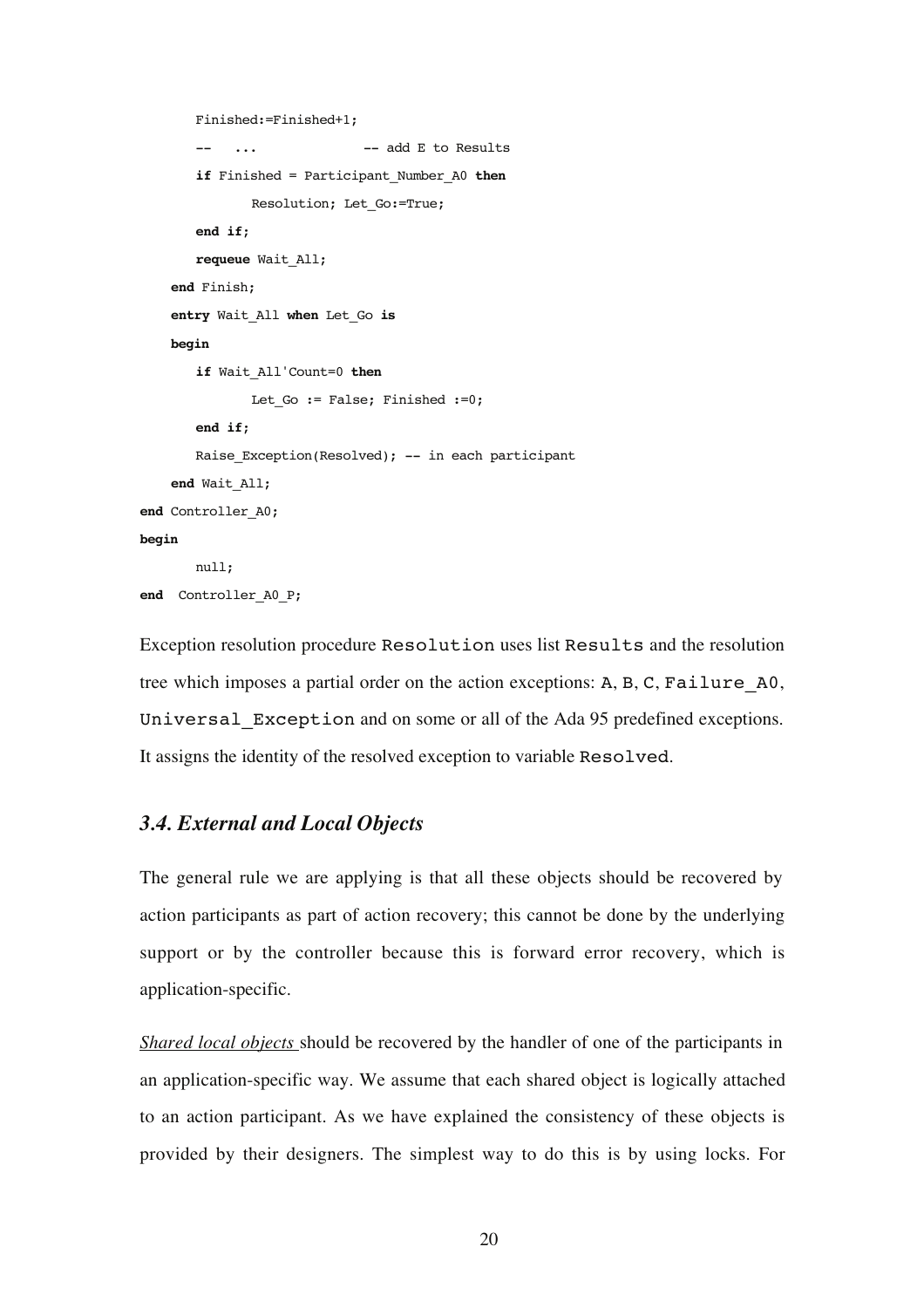example, a unique CA action name (identity) can be introduced. The corresponding role locks the object when the action starts. Each operation carries the action name which can be checked and only the operations which are issued within the same action are allowed. For example, op1 carries the action identifier in the following way:

op1(my\_id : **in** CAA\_name\_T; application parameters);

A simple extension of this scheme allows passing locks to nested actions and returning them back to the parent action. For example, an object interface can be extended by the following operation:

lock(Parent\_id : **in** CAA\_name\_T := no\_id; My\_id : **out** CAA\_name\_T);

We assume that each local shared object is/can be located in a separate partition. One of the simplest ways is to implement it as a package of category Remote Call Interface, in which case all of its methods can be called distributedly.

Unfortunately, it is difficult to guarantee the object consistency (e.g. to allow only one method updating the object data to be active) only by using locks. The more general way, which relies on the Ada 95 features of data-oriented programming, is to use protected objects. The problem is that in Ada 95 one cannot distributedly call methods of protected objects. Our proposal is as follows: each partition in which a shared local object is located has all object methods in its interface so that they can be called concurrently and distributedly. There is a private protected object which keeps all object data. Each of the interface procedures has a corresponding protected object entry, function or procedure which it calls through. This allows a very sophisticated distributed control and protection to be implemented on the object method level.

Another problem is to support both the passing of these objects into nested actions and a consistent use of them by concurrent sibling actions. This should also be done in an application-dependent way; for example, one of these nested actions can just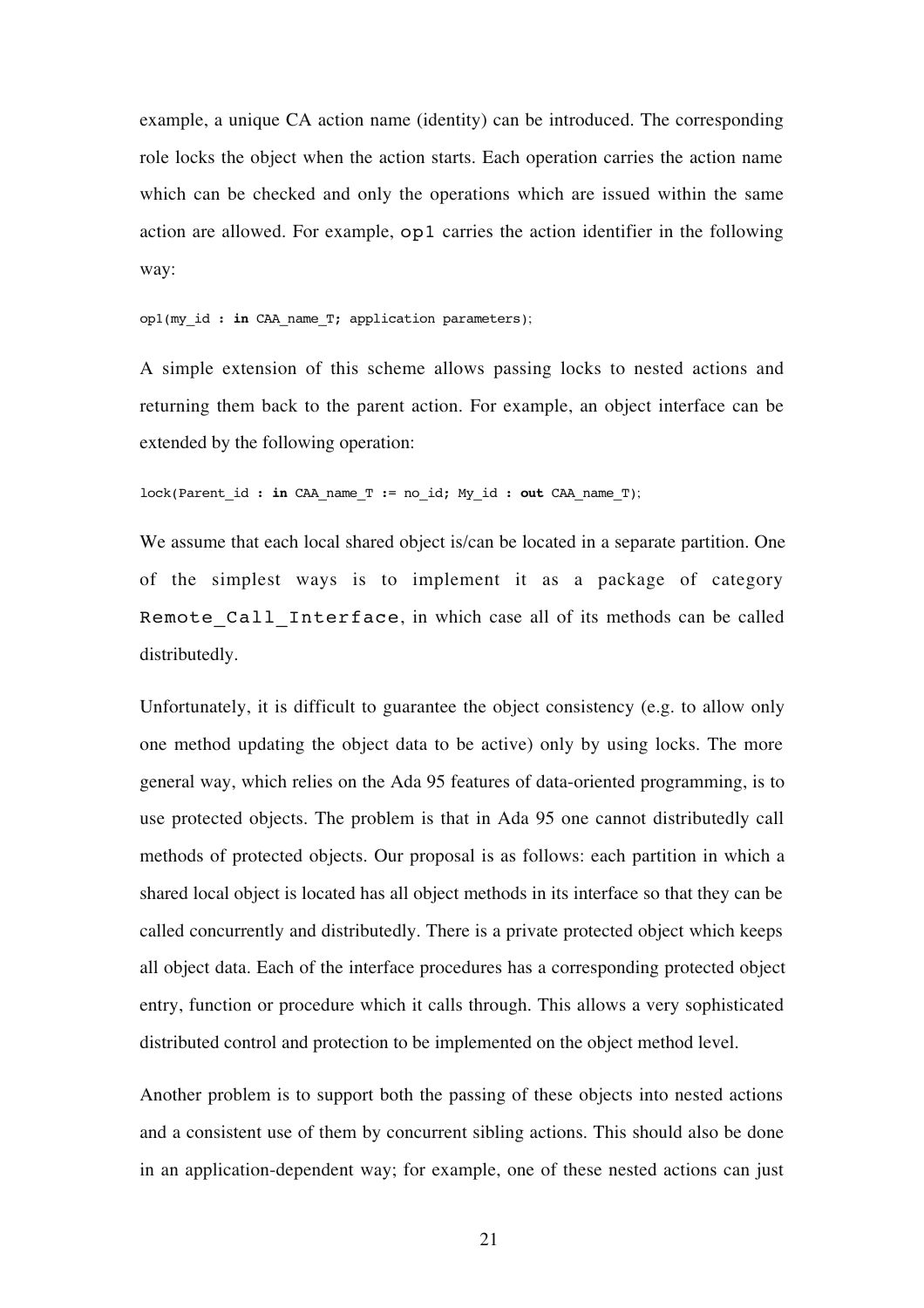lock it to use exclusively. The general rule for solving all these problems is that providing the shared local object consistency is essentially application-dependent and that is why it can be made fast and simple. Otherwise these objects should be viewed and treated as external.

*Private local objects*: should be recovered by the handlers of their owners. In particular, they are returned to the initial state by handler Universal\_Exception to guarantee the all-or-nothing semantics of the failure exception. To implement this semantics, any existing approach to state restoration can be used [4], but we believe that for most systems simple application-specific ways can be applied (reinitialisation, cleaning data up, discarding all changes, etc.).

As we explained in Section 2, there are two basic ways of providing transactional interface for *external objects*. Within the first one, all service requests are executed by transactional support, which, in particular, returns the transaction identity when the transaction is started. It is the responsibility of the application code (handlers) to either abort or commit the corresponding transaction. If there is no exception raised, then one of No Exception handlers commits it. If one or more exceptions have been raised and the handlers have succeeded in the action recovery, then one of them commits this transaction. Otherwise, as we have explained, exception Failure is raised to be propagated to the containing action. But before this the corresponding transaction is to be aborted; in particular, handler Universal\_Exception always aborts the transaction.

The second way uses atomic objects, each of which has its interface extended by operations start, abort and commit. The following example, based on the implementation from [23], demonstrates an interface of external objects:

```
package SpreadSheet is
```
**pragma** Remote\_Call\_Interface; **procedure** Start\_Spread\_Sheet (id: **out** Transaction\_Id; splock: in Lock; ...; fatherid: in Transaction Id:=null); **procedure** Abort\_Spread\_Sheet (id: **in out** Transaction\_Id; ...;);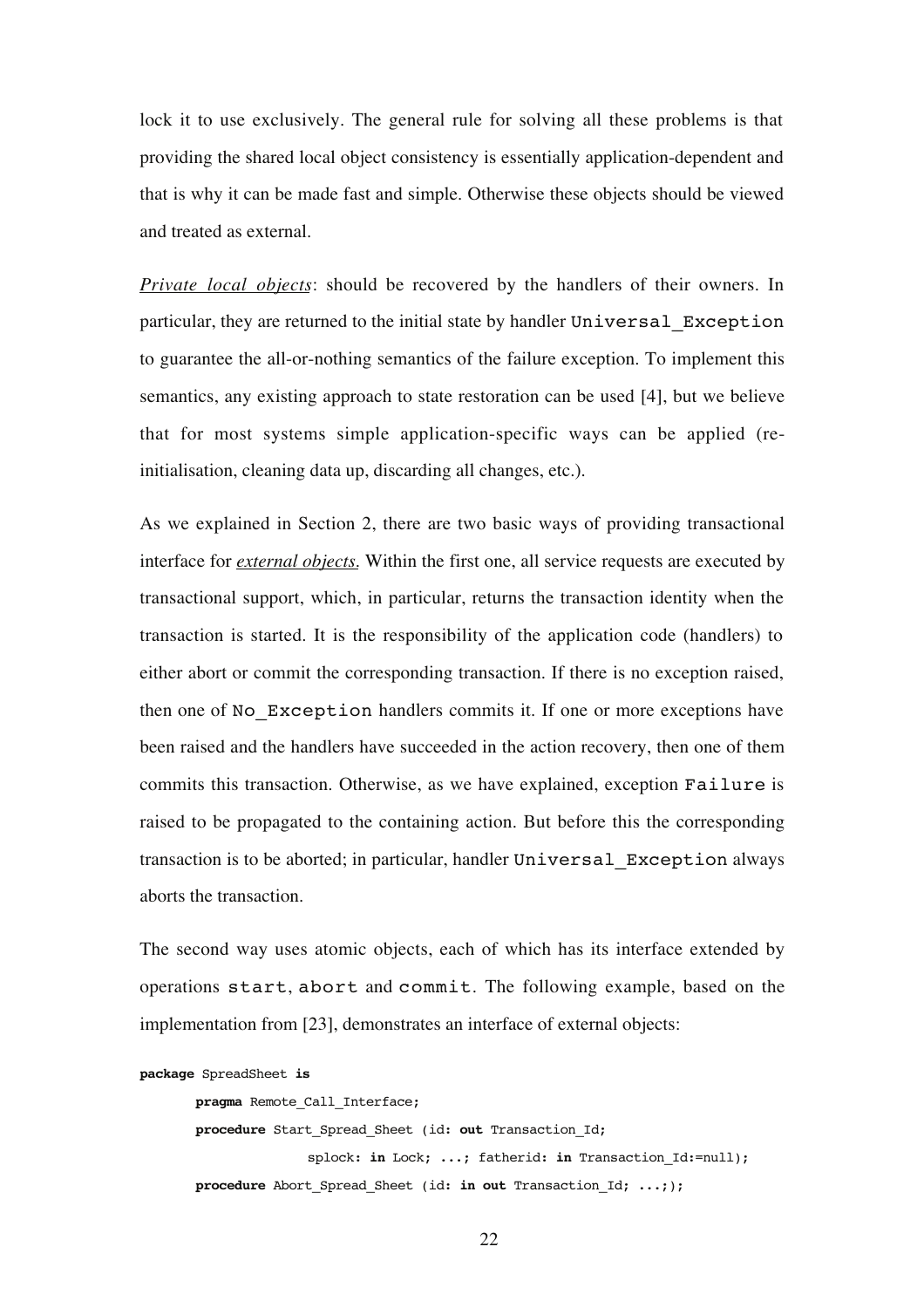```
procedure Commit_Spread_Sheet (id: in out Transaction_Id; ...;);
       -- application object methods:
       procedure Set (id: in Transaction_Id; x,y: in Row_Colomn; ...);
       procedure Get (id: in Transaction_Id; x,y: in Row_Colomn; ...);
       ...;
end SpreadSheet;
```
In this case any external object is to be attached to an action participant and recovered by the corresponding participant (as part of the action recovery). Handler Universal\_Exception needs to call operations abort for external objects associated with the participant. Operation Commit should not be used in the application code (because even if a participant successfully reaches the action end, an exception can be raised by other participants), so only the handlers which have recovered the action should commit external objects. This is obviously the responsibility of the handlers for exception No Exception. Other handlers (basically all those which raise the failure exception) should abort objects.

#### *3.5. Nested Actions. Exception Propagation. Failure Exception*

Our main rules concerning nested actions and using failure exceptions are simple: a failure exception (e.g. Failure A0) is declared for each action and should be propagated to the containing action by the action handlers if they are not able to recover the action (handlers Universal\_Exception always do this). In this case it is handled by the handlers of the containing action; that is why failure exceptions for all nested actions should be viewed as the exceptions of the containing action.

Our scheme is blocking, which allows us to use the fact that all nested actions are to be completed before the resolved exception is found in the containing one. This means that there is no need in aborting these actions, which can be done only through cooperation among the controllers of containing, nested and sibling actions. This simplifies our scheme tremendously.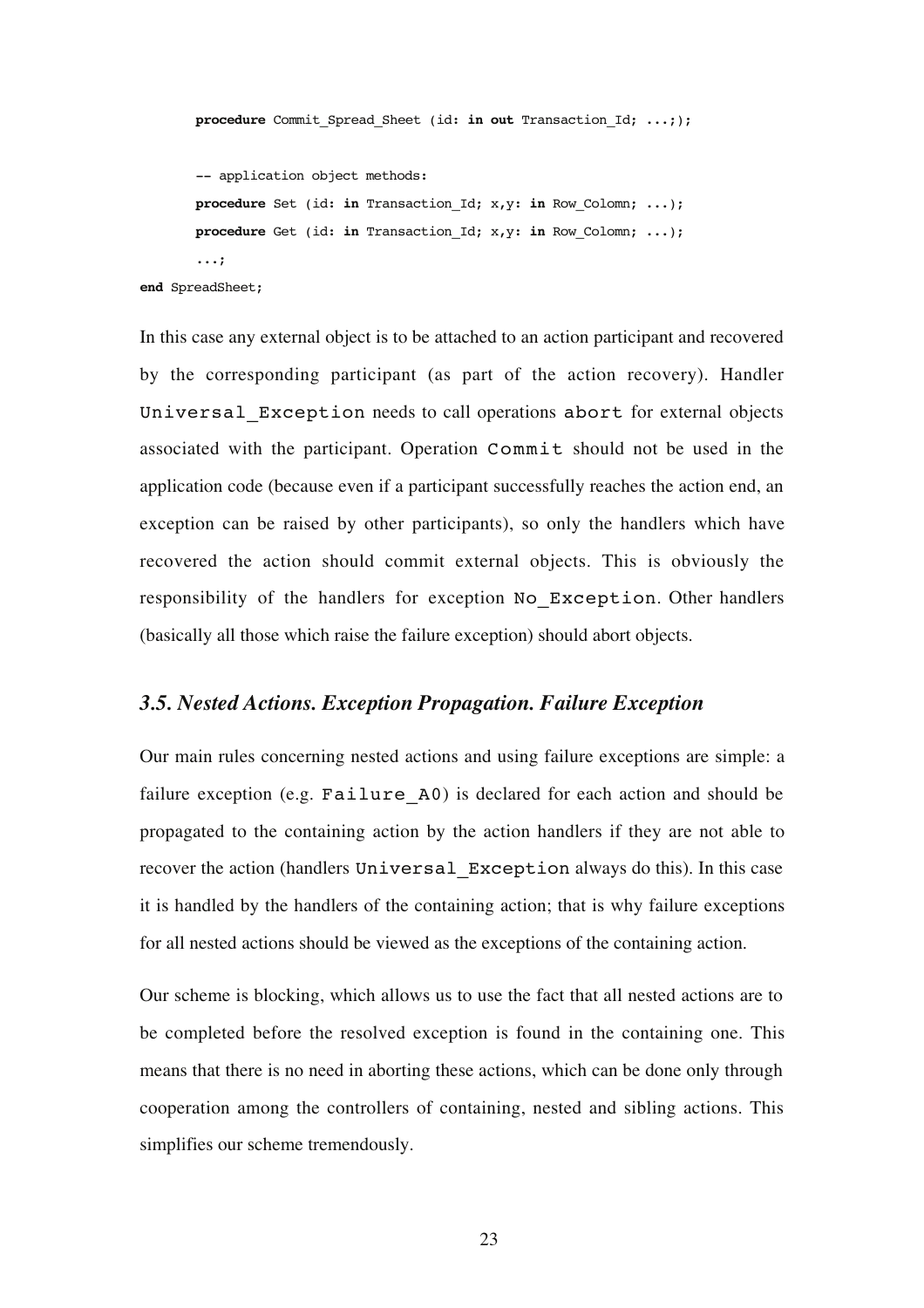# *3.6. Introducing Synchronous Entry*

Although we believe that asynchronous action entry is more suitable for most distributed applications, we have implemented an extended controller which synchronises all participants at the action entry. There is a need for this feature when the action designer wants to make sure that the action starts only when all participants are ready. This can facilitate action design, make the application code simpler and serve as an additional feature in concurrent programming for guaranteeing the mutual exclusion of action execution. In addition, synchronous entry makes it possible to guarantee that the action starts only if all pre-conditions for all participants are satisfied.

This extension is simple. We introduce a new parameterless procedure A0 entry in package Controller A0 P. It has to be called remotely by each action participant at the beginning of the exception context execution (e.g. when it enters action A0). The procedure calls through additional entry CA enter of action controller Controller A0; the entry code of this protected object is similar to that of entry Finish. These calls are requeued to private entry Wait All Enter which lets all participants continue only when all of them have called A0\_enter (there is no need for calling the resolution procedure and raising exceptions). It is clear that the calls of procedures A0 enter and A0 resolve will never be mixed: all participants have to enter the action before any of them reaches the action end or raises an exception.

# **4. Example: Production Cell**

Recently the Production Cell system has been designed at Newcastle University using CA actions. This is a well-known case study [24] which has been used by many research teams to demonstrate the applicability of their approaches. The case study is mainly used for formal specification and verification but we have found it very useful for demonstrating the CA action concept. Our design as well as a complete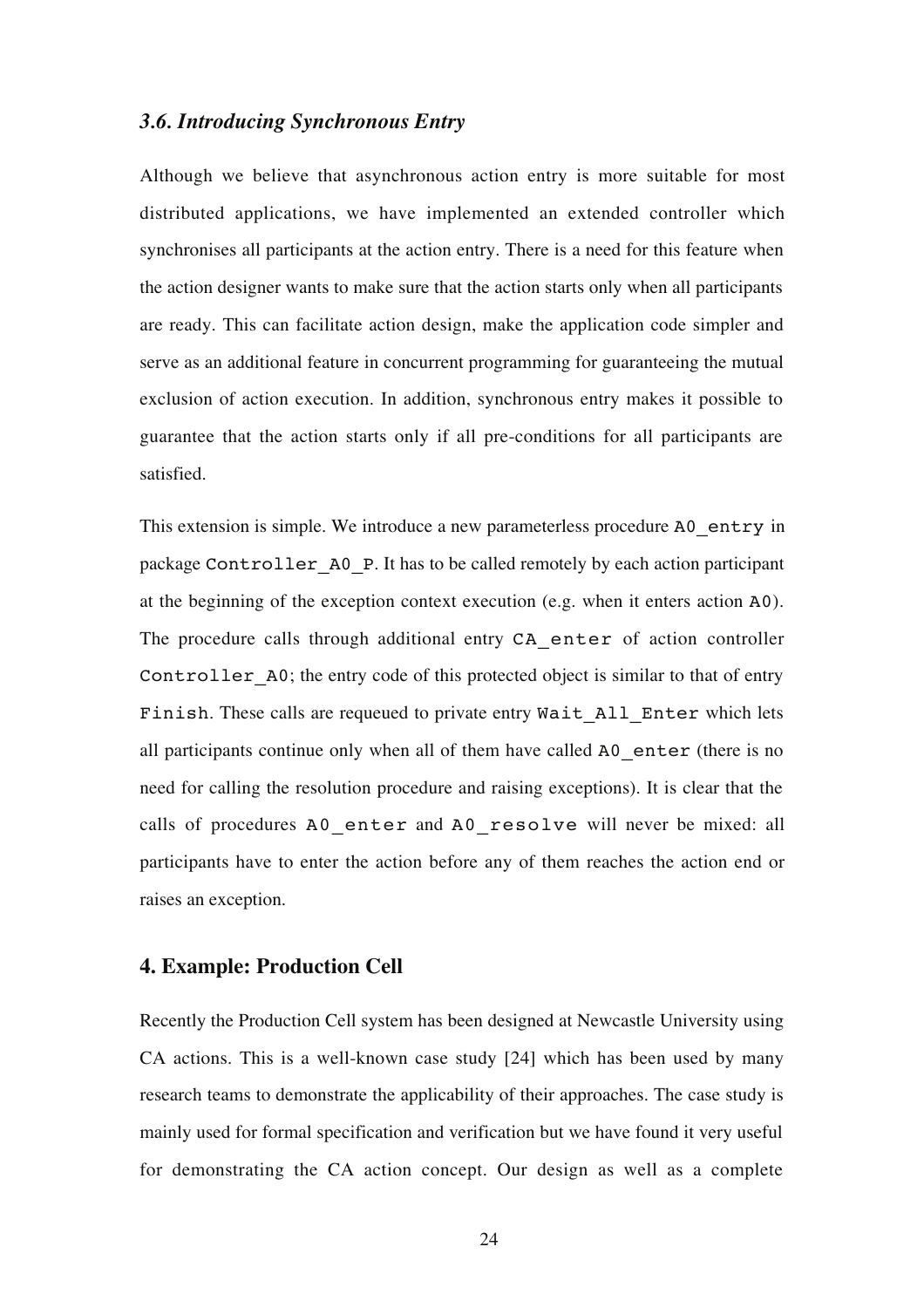centralised Java implementation are described in a separate paper [25] but just to give a flavour of our approach we will show some parts of it using the distributed CA action scheme proposed.

The task of the case study is to develop a program for controlling a metal-processing industrial production cell. The system comprises a number of devices: a feed belt, rotary table, two-arm robot, press, crane, deposit belt, together with 14 sensors and 13 actuators to control these devices. We have design the system as a set of CA actions, each of which controls the processing of one plate in one device or the cooperation between two devices while executing one step of processing a plate. Plates are viewed as transactional objects in our design. The first CA action FB\_RT\_Action which has four roles: feed belt, rotary table, extreme sensor and belt actuator (Figure 2 shows the action with asynchronous entry) controls the movement of a plate from the belt to the table. The following action RT\_RA1\_Action, in which the rotary table, robot arm 1 and the corresponding sensors and actuators take part, processes further the plate moved within the first action.

Our Ada 95 CA action scheme (Section 3) allows action FB\_RT\_Action to be programmed in the following way. Its participants are located in different partitions and represented by the corresponding procedures:

```
procedure Feed_Belt;
```

```
procedure Feed_Belt_Extreme_Sensor;
```
**procedure** Feed\_Belt\_Actuator;

#### **procedure** Rotary\_Table;

Shared local objects are used for inter-role communication (e.g. they can be of types mailbox, queue, rendezvous). Private local objects represent the states of roles. Forward error recovery is more suitable for this application because it allows fast application-specific recovery without losing the plate and without moving the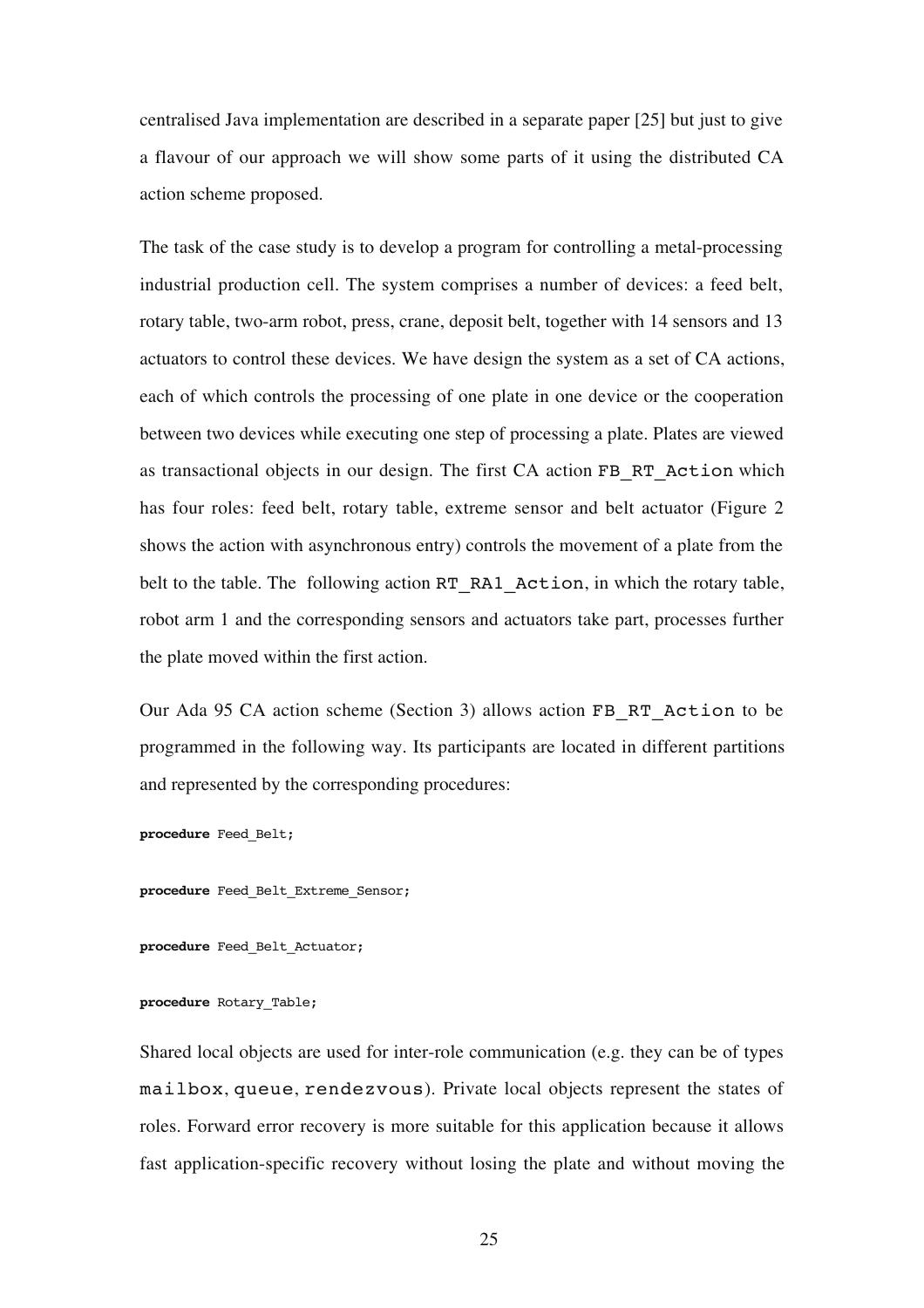mechanical devices back. The code of each participant is implemented using the skeleton proposed in Section 3. Action controller Controller\_FB\_RT\_Action is located in a separate partition:

```
package Controller_FB_RT_Action_P is
       pragma Remote_Call_Interface;
       procedure FB_RT_Action_resolve (E: in FB_RT_Action_Exceptions_T := No_Exc);
end Controller_FB_RT_Action_P ;
```
and is programmed in the way explained above.

If one or more exceptions have been raised by these participants, the action controller resolves them and raises the resolved exception in all participants; after this the corresponding handlers recover the action.

As we mentioned in Section 3.6, having synchronous entry can facilitate the action design. This can be demonstrated by this example because, with synchronous entry, role Feed\_Belt can start only when the rotary table is ready, so the first message from role Rotary\_Table to Feed\_Beltcan be omitted.

#### **5. Discussion**

There are some similarities between our scheme and one of the Ada 95 atomic action schemes in [14]. This is a distributed scheme which action participants are located in different partitions, and the data, that they share are put in a separate partition. Several coordinators (controllers) are introduced into the scheme: a local controller for each participant, a distributed action controller (located in a separate partition), a shared data controller. The authors [14] give a complete set of templates for programming distributed atomic actions with forward error recovery. This is a preemptive centralised atomic action scheme which uses forward error recovery. Unfortunately, the need for exception resolution is just mentioned, and the scheme ignores all but one concurrent exceptions (this may be suitable for some applications but, generally speaking, is not acceptable). We believe that exception resolution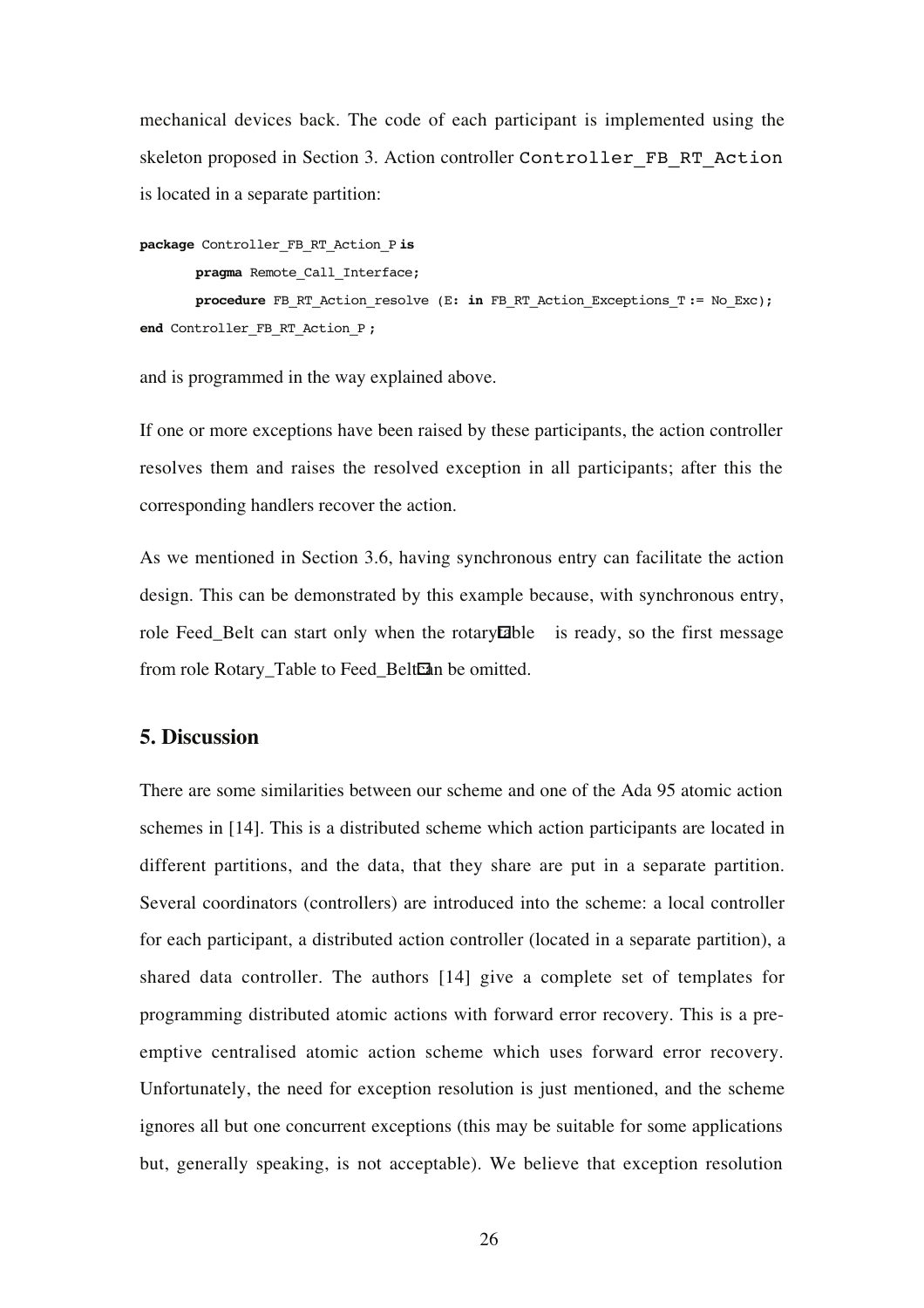should be used; but when introduced, it affects the entire scheme design. Nested actions and their abortion are not discussed in this scheme but seem to be an essential problem which we do not have in ours, because, unlike to this one, our scheme is blocking. We believe that different handlers should be used for different application exceptions (which is not the case for the scheme in [14]), it does not seem to make sense to have one unified handler Others. The scheme requires a local controller for each participant mainly because it is pre-emptive. Another drawback is vague treatment of shared resources as the only means of communication (we believe that the concepts of external and local objects, which are parts of the CA action concept [7], should be used here in the general case).

Although our Ada 95 implementation is in some sense restricted and we have not been able to make it fully object-oriented, we believe that in the future the approach can be successfully applied in other object-oriented languages or systems. In particular, the controller can be designed as a class (in our implementation it is rather application-dependent, so, we did not do this). Our scheme allows objects to be action roles by executing one method as part of the action, but some additional support is required to guarantee participant consistency by imposing restrictions on the execution of methods of these objects. The immanent restriction of using CA actions in distributed systems is that it is not allowed to distribute methods of an object or a class, so CA actions cannot be static units of system structuring (e.g. classes).

We believe that, within the general object-oriented approach, action participants should be designed as objects. An important feature which can make this simpler is treating exception handlers as special private methods (e.g. Handler\_A, Handler B). This will allow all action participants to be designed by inheriting from the same class Action\_A0\_Roll, which is common for all of them. Together with designing the action controller as a class, this can make our approach fully object-oriented. The problems to be addressed are: overriding and inheriting handlers and the resolution tree, extending the resolution tree, re-using the tree and/or handlers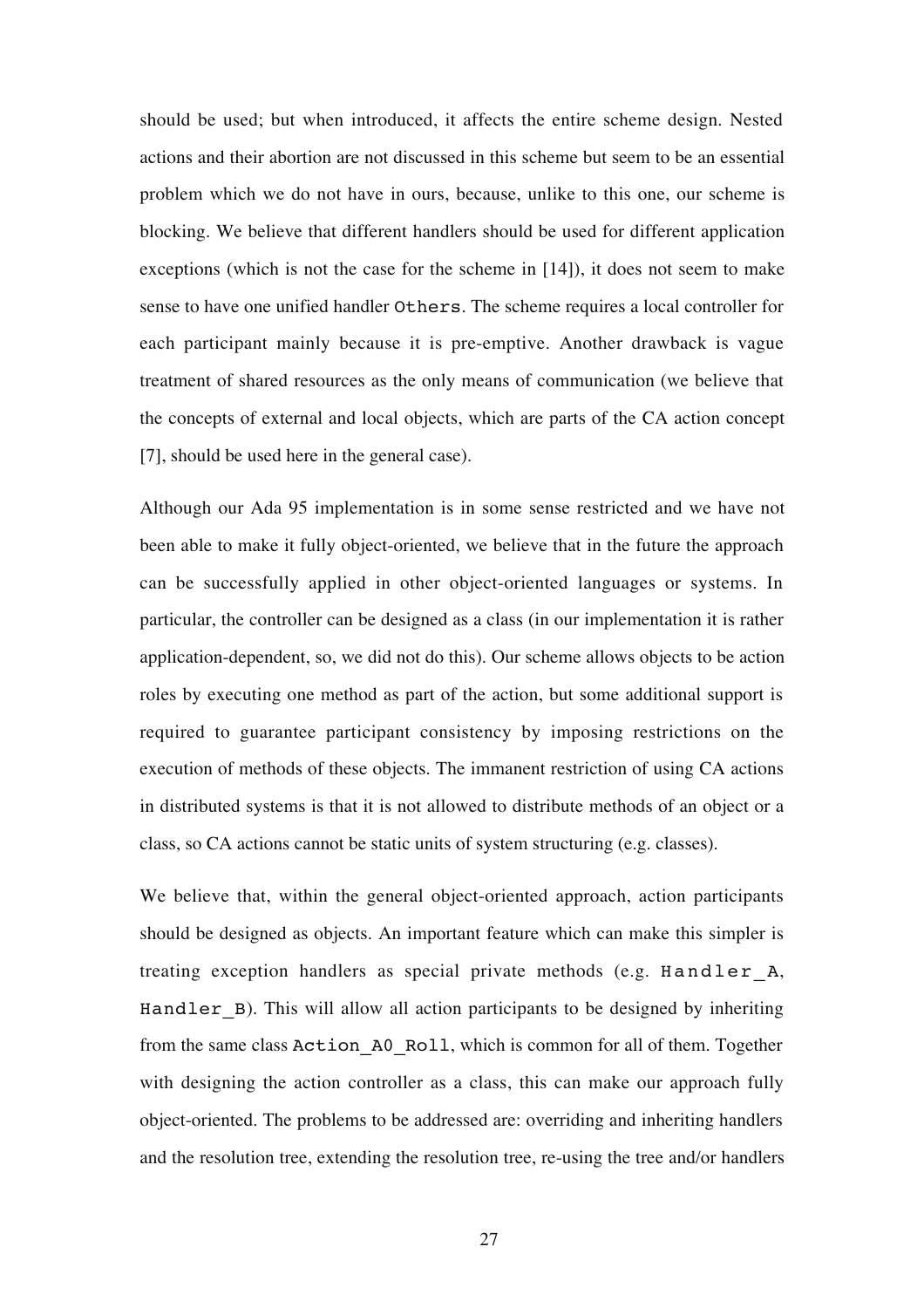(e.g. what happens if we add a new exception, or override the old one; how we can reorder exceptions with minimum handler re-design; whether we should re-design and override all handlers on the tree path between the newly inserted one and the root; etc.).

# **6. Summary and Conclusions**

The purpose of this research is to discuss how distributed CA action schemes can be introduced and to outline the main problems and solutions for using CA actions in distributed systems. The main components of CA actions are roles, external and local objects, the controller; that is why we discuss different approaches to CA action component distribution. We concentrate on forward error recovery, which is application-dependent by its nature, and propose providing the recovery of external and local objects by roles, and, in particular, to attach each object to a role. We give the rules of object recovery to be followed which guarantee action atomicity and data (object) consistency.

The approach we have chosen relies on using blocking and centralised CA action schemes based on exception resolution. The action controller synchronises action roles and resolves the exceptions raised. We have given the reasons for our choices and, in particular, shown why we believe using blocking actions with exception resolution is the best approach for many applications.

Our general approach has been demonstrated using Ada 95 features: protected objects, exceptions, distributed programming. An Ada 95 CA action scheme is presented as a complete set of patterns and programmer's conventions to be followed when designing systems with high dependability requirements. We use Ada 95 because this is a standard language with a standard distribution model, and this allows us not only to demonstrate our approach but to present a scheme which is ready for use in designing such systems.

#### **Acknowledgements.**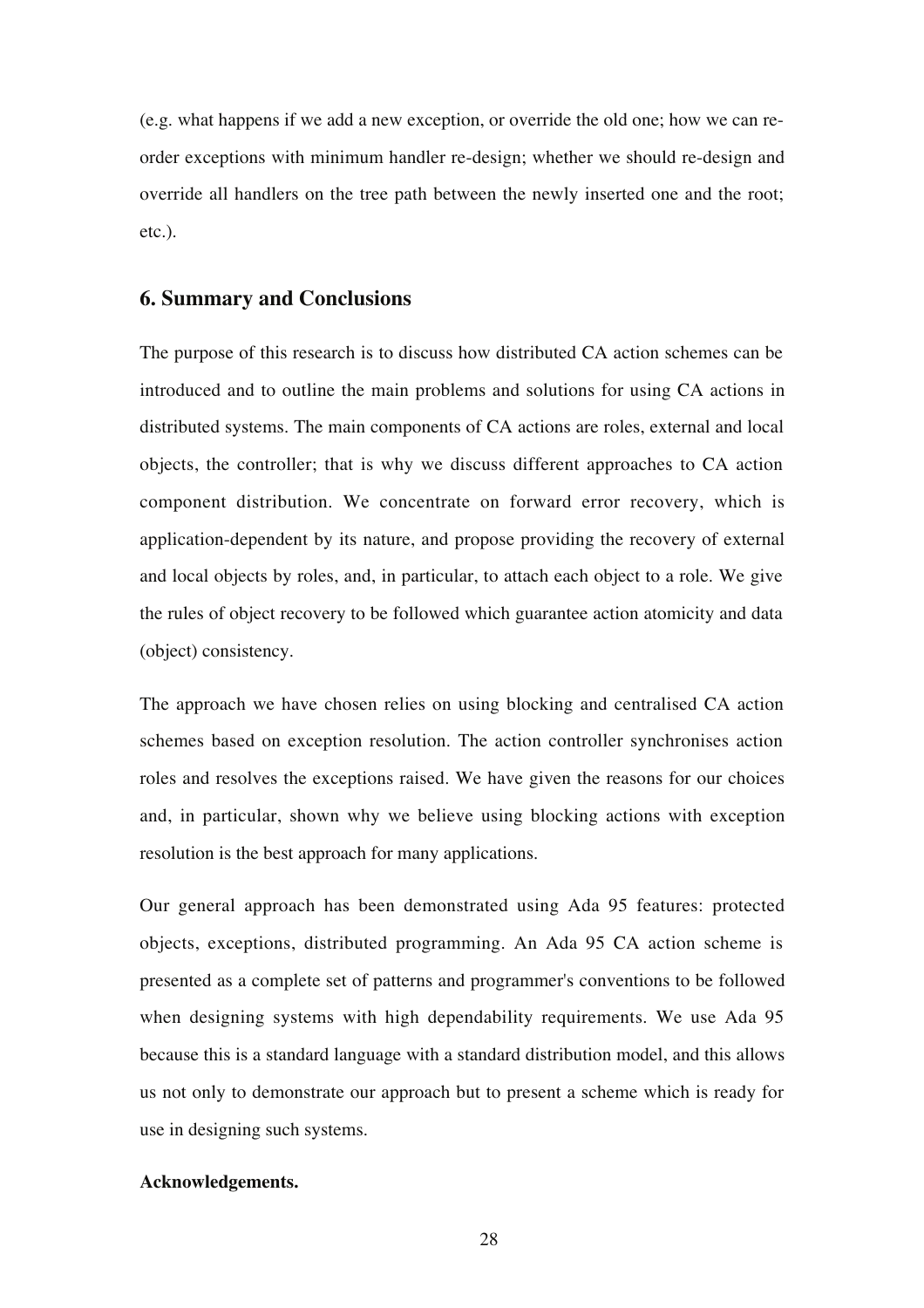Thanks go to our colleagues: B.Randell, J.Xu, R.Stroud, I.Welch, A.Burns, A.Wellings and S.Mitchell. This research has been supported by the ESPRIT LTR Project on *Design for Validation* (DeVa) and the EC IST RTD Project on *Dependable Systems of Systems* (DSoS). A.Zorzo is also supported by CNPq (Brazil).

#### **References**

- 1 **Gray, J and Reuter, A** *Transaction Processing: Concepts and Techniques*, Kaufman Publishers, San Mateo, California, USA (1993)
- 2 **Hoare, C A R** Parallel Programming: an Axiomatic Approach, in *Languages Hierarchies and Interfaces, Lecture Notes in Computer Science, LNCS-46* **Goos, G and Hartmaur, J (Eds.)** Springer-Verlag (1976)
- 3 **Campbell, R H and Randell, B** Error recovery in asynchronous systems, *IEEE Trans. on Softw. Engng.* **SE-12**(8) (1986) 811-826
- 4 **Lee, P A and Anderson, T** *Fault Tolerance: Principles and Practice*, Springer-Verlag, Wien - New York (1990)
- 5 **Randell, B** System structure for software fault tolerance, *IEEE Trans. Softw. Engng.* **SE-1**(2) (1975) 220-232
- 6 **Brinch Hansen, P** Distributed Processes: a Concurrent Programming Concept, *Comm. ACM* **21**(11) (1978) 934-941
- 7 **Xu, J, Randell, B, Romanovsky, A, Rubira, C, Stroud, R J and Wu, Z** Fault tolerance in concurrent object-oriented software through coordinated error recovery, *Proc. 25th Int. Symp. on Fault-Tolerant Computing,* Pasadena, USA (1995) 499-508
- 8 **Hoare, C A R** Monitors an operating system structuring concept, *Comm. ACM* **17**(10) (1974) 549-557
- 9 **Romanovsky, A, Xu, J and Randell, B** Exception handling and resolution in distributed object-oriented systems, *Proc. 16th Int. Conference on Distributed Computing Systems,* Hong Kong (1996) 545-553
- 10 **Romanovsky, A** Atomic actions based on distributed/concurrent exception resolution, *J. of Syst. Architecture* **46**(1) (2000) 79-95
- 11 **Jalote, P and Campbell, R H** Atomic Actions for Fault-Tolerance Using CSP, *IEEE Trans. Softw. Engng.* **SE-12**(1) (1986) 59-68
- 12 **Kim, K H** Approaches to mechanization of the conversation scheme based on monitors, *IEEE Trans. Softw. Engng.* **SE-8**(3) (1982) 189-197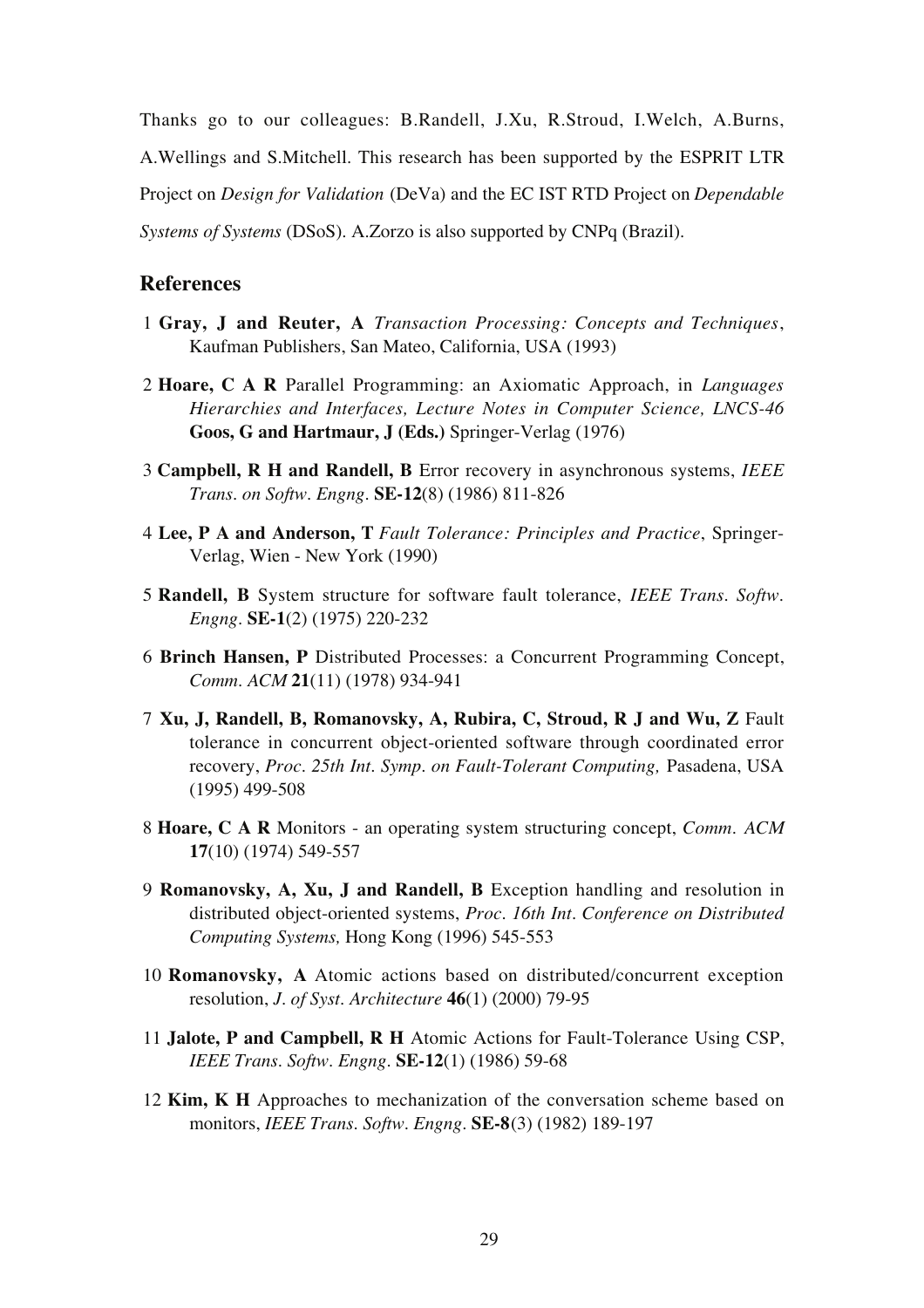- 13 **Romanovsky, A, Randell, B, Stroud, R, Xu, J and Zorzo, A** Implementation of Blocking Coordinated Atomic Actions Based on Forward Error Recovery, *J. of Syst. Architecture* **43**(10) (1997) 687-699.
- 14 **Wellings, A J and Burns, A** Implementing Atomic Actions in Ada 95, *IEEE Trans. on Softw. Eng.* **23**(2) (1996) 107-123
- 15 **Romanovsky, A** Practical exception handling and resolution in concurrent programs, *Comp. Lang.* **23**(1) (1997) 43-58.
- 16 **Yau, S S and Cheung, R C** Design of Self-Checking Software, *Proc. Int. Conference on Reliable Software,* LA, California, USA (1975) 450-457
- 17 **Burns, A and Wellings, A J** *Concurrency in Ada*, Cambridge University Press, (1995)
- 18 **Ada 95** Information technology Programming languages Ada. Language and Standard Libraries. ISO/IEC 8652:1995(E). Intermetrics Inc., (1995)
- 19 **Randell, B** Approaches to Software Fault Tolerance, *Proc. 25th Annual LAAS Conference,* Toulouse, France (1993) 33-42
- 20 **Powell, D (Ed.)** *Delta-4: A Generic Architecture for Dependable Distributed Computing*, Springer-Verlag, Berlin (1991)
- 21 **Tanenbaum, A S** *Distributed Operating Systems*, Prentice-Hall, New Jersey (1995)
- 22 **Wellings, A J and Burns, A** Programming Replicated Systems in Ada 95, *Computer J.* **39**(5) (1996) 361-373
- 23 **Strigini, L and Romanovsky, A** Implementing atomic transactions in Ada. (internal), IEI CNR, Pisa, (1993)
- 24 **Lewrentz, C and Linder, T** *Formal Development of Reactive Systems: Case Study Production Cell. Lecture Notes in Computer Science, LNCS-891*, Springer-Verlag, (1995)
- 25 **Zorzo, A F, Romanovsky, A, Xu, J, Randell, B, Stroud, R J and Welch, I S** Using Coordinated Atomic Actions to Design Complex Safety-Critical Systems: The Production Cell Case Study, *Softw:: Practice & Experience* **29**(7) (1999) 1-21.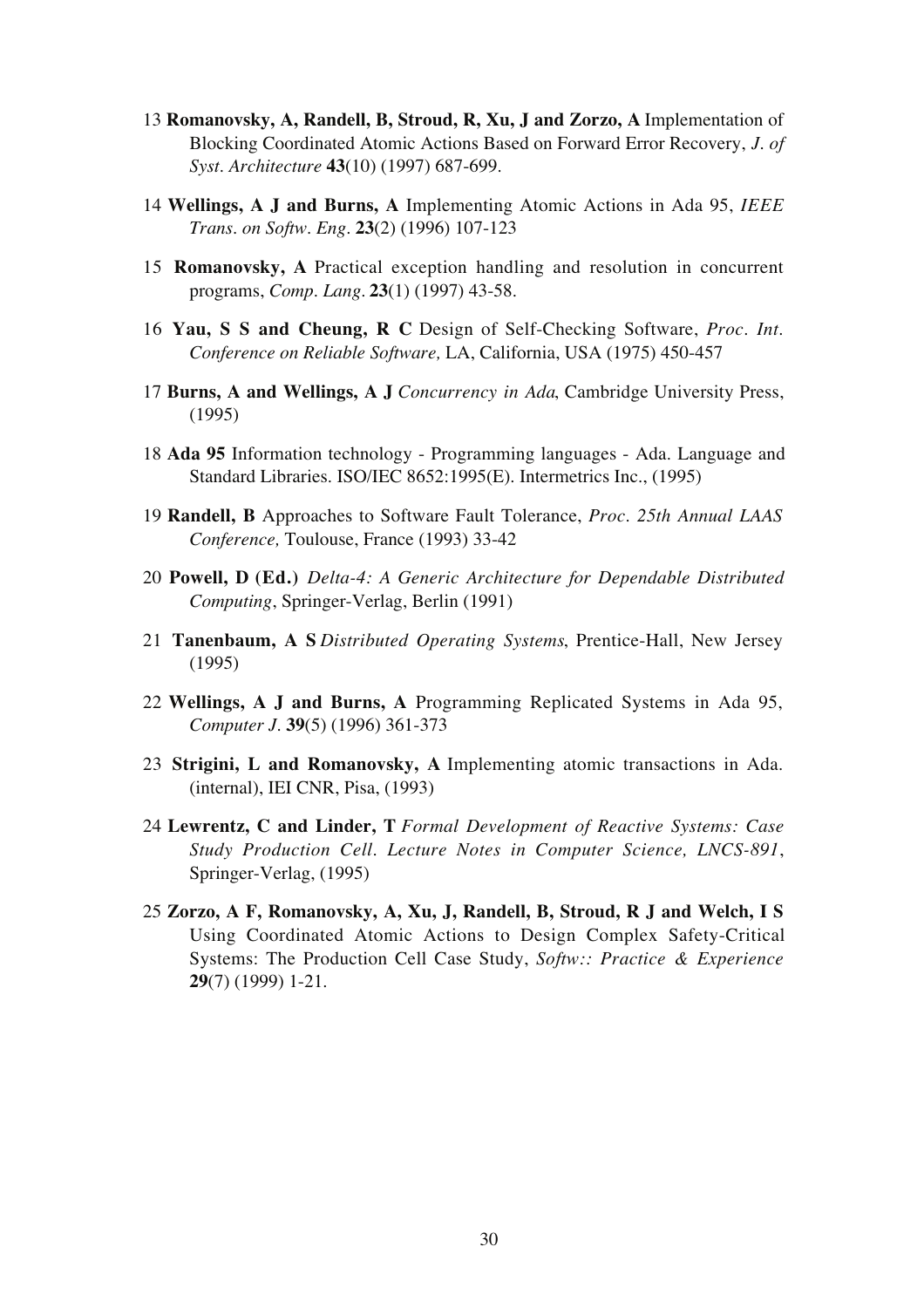Table 1: Possibility of locations for external and local objects in distributed CA actions

| Location           | <b>External Objects</b>         | <b>Local Objects</b>       |
|--------------------|---------------------------------|----------------------------|
| with roles         | impossible                      | private local objects only |
| with controller    | impossible                      | impossible                 |
| one separate       | possible but not typical,       | shared local objects only, |
| partition for all  | although can make the support   | possible but not typical   |
| objects            | simpler                         |                            |
| separate partition | more realistic and general for  | shared local objects only  |
| for each object    | external atomic objects         |                            |
| other              | possible only when transparent  | impossible                 |
|                    | object distribution is provided |                            |
|                    | by transactional support        |                            |